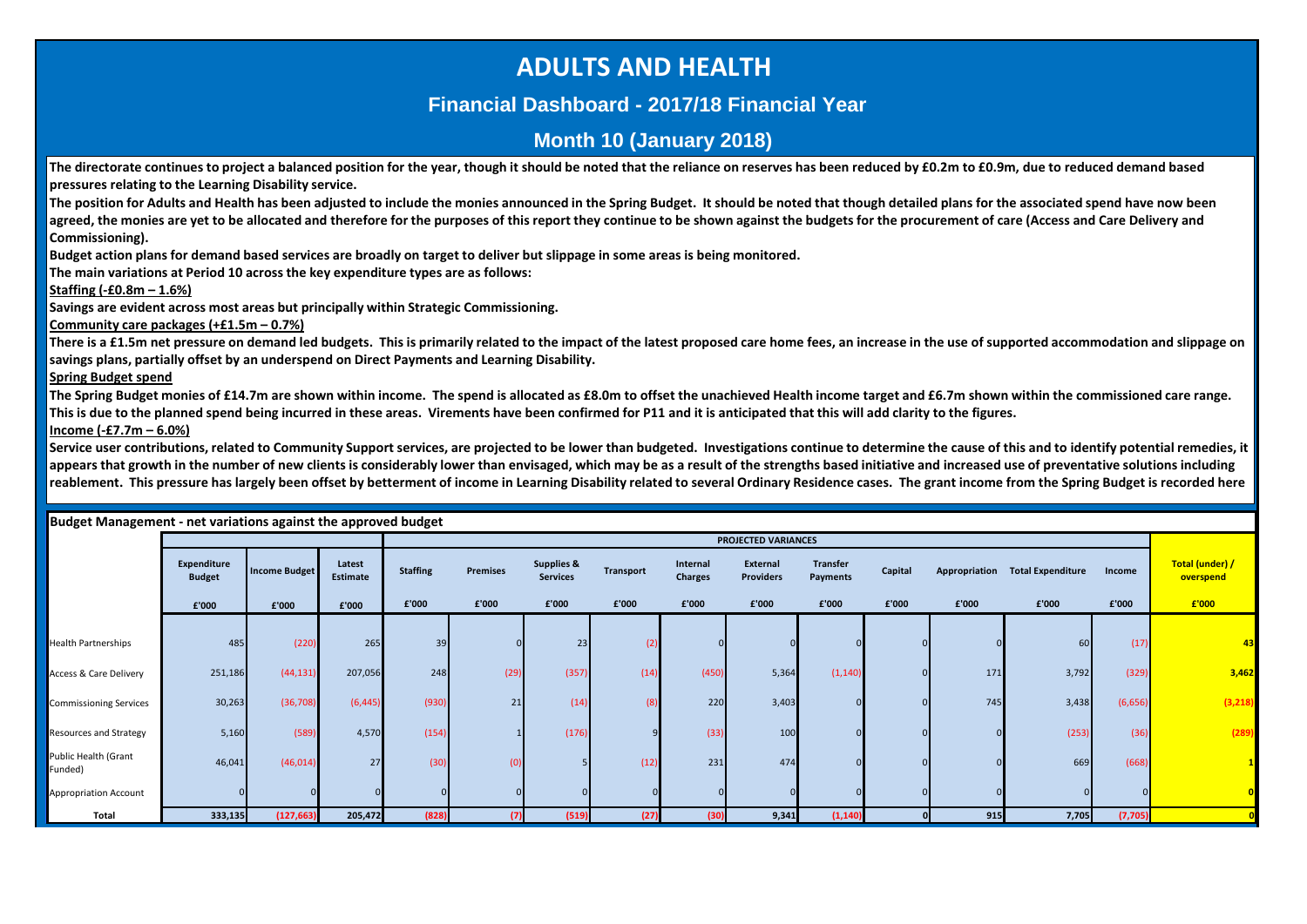|                                        | <b>Key Budget Action Plans and Budget Variations:</b>                             |                          |                                                                                                                                             |            |                             |                                                  |
|----------------------------------------|-----------------------------------------------------------------------------------|--------------------------|---------------------------------------------------------------------------------------------------------------------------------------------|------------|-----------------------------|--------------------------------------------------|
|                                        |                                                                                   | <b>Lead Officer</b>      | <b>Additional Comments</b>                                                                                                                  | <b>RAG</b> | <b>Action Plan</b><br>Value | <b>Forecast Variation</b><br>against Plan/Budget |
| A. Key Budget Action Plans             |                                                                                   |                          |                                                                                                                                             |            | £m                          | £m                                               |
| 1.                                     | Older people's residential and day support                                        | D Ramskill               | Ongoing Better Lives programme                                                                                                              | Blue       | 0.4                         | 0.0                                              |
| 2.                                     | Assessment and care management practice                                           | S McFarlane              | Delivering the most cost effective service for new customers based on the strengths based<br>approach                                       | Green      | 0.5                         | 0.0                                              |
| 3.                                     | Review of care packages - mental health                                           | M Naismith               | Reviewing care packages for existing customers based on the strengths based approach and<br>securing improved value for money commissioning | Blue       | 0.8                         | (0.1)                                            |
| 4.                                     | Review of care packages - physical impairment                                     | J Bootle                 | Reviewing care packages for existing customers based on the strengths based approach and<br>securing improved value for money commissioning | Green      | 0.5                         | 0.0                                              |
| 5.                                     | Review of care packages - learning disability                                     | J Wright / M<br>Naismith | Reviewing care packages for existing customers based on the strengths based approach and<br>securing improved value for money commissioning | Amber      | 2.5                         | 0.7                                              |
| 6.                                     | Older people: reduction in the number of customers<br>going into residential care |                          | S McFarlane Increased use of telecare, reablement and recovery service                                                                      | Amber      | 1.3                         | 0.9                                              |
| 7.                                     | Legal Fees                                                                        | S Hume                   | Reduction in in-house legal fees                                                                                                            | Green      | 0.3                         | 0.0                                              |
| 8.                                     | Vacancy management                                                                | Various                  | Mainly non-frontline services                                                                                                               | Green      | 0.6                         | 0.0                                              |
| 9.                                     | Fees and charges                                                                  | S Hume                   | Improved income collection and income recovery from direct payment audit                                                                    | Amber      | 0.7                         | 0.2                                              |
| 10.                                    | Review non-essential spend                                                        | Various                  | Review and top-slicing of non-essential spend                                                                                               | Green      | 0.3                         | 0.0                                              |
| 11.                                    | Public Health                                                                     | I Cameron                | Review of commissioned services                                                                                                             | Blue       | 2.9                         | 0.0                                              |
| 12.                                    | <b>Community Support</b>                                                          | D Ramskill               | In-house community support service closure                                                                                                  | Blue       | 0.9                         | 0.0                                              |
| <b>B. Other Significant Variations</b> |                                                                                   |                          |                                                                                                                                             |            |                             |                                                  |
| 1.                                     | <b>Staffing</b>                                                                   | All                      | Relating to staffing turnover and slippage in employing new staff                                                                           |            |                             | (0.8)                                            |
| 2.                                     | Community care packages                                                           | Various                  | Relates principally to unallocated Spring Budget monies, impact of proposed care fees,<br>increased use of supported accommodation          |            |                             | 6.6                                              |
| $\overline{3}$                         | General running costs                                                             | All                      |                                                                                                                                             |            |                             | (0.6)                                            |
| $\overline{4}$                         | Use of reserves                                                                   | All                      |                                                                                                                                             |            |                             | 0.9                                              |
| 5                                      | Income                                                                            | S Hume                   | Primarily Spring Budget monies (offset by non-deliverable Health income target)                                                             |            |                             | (7.9)                                            |
|                                        |                                                                                   |                          |                                                                                                                                             |            |                             |                                                  |
|                                        |                                                                                   |                          | <b>Adults and Health Directorate - Forecast Variation</b>                                                                                   |            |                             | 0.0                                              |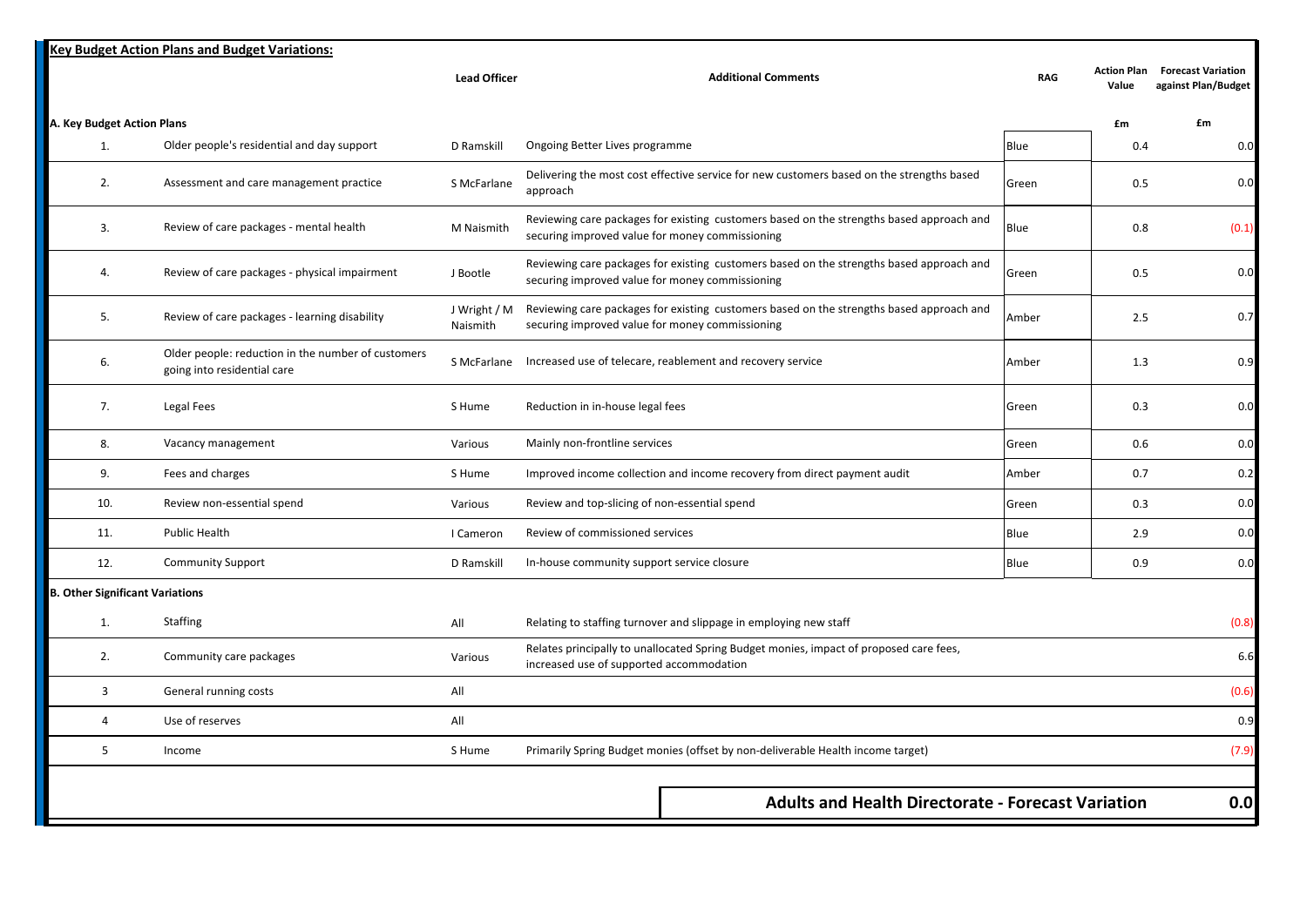## **CHILDREN & FAMILIES 2017/18 FINANCIAL YEAR FINANCIAL DASHBOARD - Period 10**

Overall Summary - At period 10 the Directorate is projecting an overspend of £0.403m. The major change from the Period 9 position is that the income to be received through the Kirklees Partner Improvement work has been rep compared to the previous month's projection. This income will now be received in 2018/19. The number of External Residential (ER) and Independent Fostering Agents (IFA) placements has continued to plateau at 190 IFA's and demand led budgets has reduced to £0.856m due to additional UASC income of £0.355m and in-house savings £0.2m. Projected spend on Passenger Transport is now expected to be within the budget. The £1.1m staffing pressure con into the Safeguarding, Specialised and Targeted Service.

In order to offset the demand led and staffing pressures, the Directorate is looking to utilise £1.95m of the DFE Partners in Practice funding earlier than profiled and also maximise external income and has identified an a this position and these are mentioned below.

Children Looked After - Meeting the budgeted assumptions around the numbers of CLA is the most significant budget challenge that the Directorate faces in 2017/18. The 2017/18 budget now includes an increase to the CLA budg increase in the overall projected spend on Adoption, Special Guardianship Orders (SGOs) and Residence Orders (RO) and there has been a reduction in the costs of In-House Fostering. The period 10 projection assumes that the the year. There is a risk that CLA numbers continue to rise.

Staffing - It is now projected that staffing will be overspent by £1.1m. This includes an additional £0.25m from capitalised pension costs as a result of prior year early retirements. It is now projected that the action pl overtime will now not deliver any savings.

Transport - At Period 10 overall spend on transport is projected to balance to the budget as the increased demand and increasing complexity of need is offset by efficiency savings. The 2017/18 budget included an increase t demand pressures.

Trading and Commissioning - Period 10 projects a shortfall against the £1.2m additional trading target of £0.240m. This is in service areas including the Activity Centres, Attendance Service and Music Support Service. This income anticipated from the Kirklees Improvement Partnership work. There is a pressure of £0.3m against the £1.1m commissioned service savings target.

Other Income - The new Innovations & Partners in Practice bid has now been approved and will provide additional funding to be spent over three years. A total of £7.3m was received in 2016/17 and all this funding has been c additional in-year usage. The use of this grant in 17/18 will not impact on the future delivery of the programme but the earlier than originally planned use of the grant will need reflecting in the financial strategy in 20 Brokering Grant of £0.5m, A shortfall in income in children's centres of £1.15m is forecast. At period 10 sources of external income have been identified to offset the CLA pressure. This includes additional draw down of Ki income £0.755m (Unaccompanied Asylum Seeking Children grant) ; and additional Dedicated schools Grant contribution to out of area External Residential placements of £0.3m.

**Dedicated Schools Grant -** There is a separate Dashboard for DSG.

|                                       |                    |               |                 |                 |                 |                       |                  |          | <b>PROJECTED VARIANCES</b> |                 |         |               |                    |          |                 |
|---------------------------------------|--------------------|---------------|-----------------|-----------------|-----------------|-----------------------|------------------|----------|----------------------------|-----------------|---------|---------------|--------------------|----------|-----------------|
|                                       | <b>Expenditure</b> | Income        | Latest          | <b>Staffing</b> | <b>Premises</b> | <b>Supplies &amp;</b> | <b>Transport</b> | Internal | <b>External</b>            | <b>Transfer</b> | Capital | Appropriation | <b>Total</b>       | Income   | Total (under) / |
|                                       | <b>Budget</b>      | <b>Budget</b> | <b>Estimate</b> |                 |                 | <b>Services</b>       |                  | Charges  | <b>Providers Payments</b>  |                 |         |               | <b>Expenditure</b> |          | overspend       |
|                                       |                    |               |                 |                 |                 |                       |                  |          |                            |                 |         |               |                    |          |                 |
|                                       | £'000              | £'000         | £'000           | £'000           | £'000           | £'000                 | £'000            | £'000    | £'000                      | £'000           | £'000   | £'000         | £'000              | £'000    | E'000           |
| <b>Demand Led Budgets:</b>            |                    |               |                 |                 |                 |                       |                  |          |                            |                 |         |               |                    |          |                 |
| In House Fostering                    | 12,510             | (2,810)       | 9,700           |                 |                 |                       |                  |          | (790)                      |                 |         |               | (790)              |          | (790)           |
| Internal Residential                  | 3,605              |               | 3,605           | 133             | 53              | 13                    |                  |          |                            | (7)             |         |               | 192                |          | 192             |
| Kinship Care                          | 2,363              |               | 2,363           |                 |                 |                       |                  |          | 219                        |                 |         |               | 219                |          | 219             |
| Family Placement & Place for Adoption | 1,628              |               | 1,628           |                 |                 |                       |                  |          | (119)                      |                 |         |               | (119)              |          | (119)           |
| <b>IFA</b>                            | 7,769              |               | 7,769           |                 |                 |                       |                  |          | 131                        |                 |         |               | 131                |          | 131             |
| <b>External Residential</b>           | 11,016             |               | 11,016          |                 |                 |                       |                  |          | 683                        |                 |         |               | 683                |          | 683             |
| Semi Independent Living <18 & Secure  | 2,575              |               | 2,575           |                 |                 |                       |                  |          | (193)                      |                 |         |               | (193)              |          | (193)           |
| Justice/Welfare                       |                    |               |                 |                 |                 |                       |                  |          |                            |                 |         |               |                    |          |                 |
| Adoption, SGO and RO                  | 6,568              |               | 6,568           |                 |                 |                       |                  |          | 967                        |                 |         |               | 973                | (280)    | 693             |
| Leaving Care                          | 4,659              | (1,469)       | 3,190           |                 |                 | 35                    |                  |          | 778                        | (347)           |         |               | 469                | (755)    | (286)           |
| Section 17                            | 444                |               | 444             |                 |                 |                       |                  |          | 326                        |                 |         |               | 326                |          | 326             |
| <b>SEN Outside Placements</b>         | 4,857              | (4, 857)      |                 |                 |                 |                       |                  |          |                            |                 |         |               |                    |          |                 |
| Transport                             | 14,694             | (453)         | 14,241          |                 |                 |                       |                  |          |                            |                 |         |               |                    |          |                 |
| Sub total Demand Led Budgets          | 72,688             | (9,589)       | 63,099          | 135             | 53              | 52                    |                  |          | 2,002                      | (354)           |         |               | 1,891              | (1,035)  | 856             |
|                                       |                    |               |                 |                 |                 |                       |                  |          |                            |                 |         |               |                    |          |                 |
| <b>Other Budgets</b>                  |                    |               |                 |                 |                 |                       |                  |          |                            |                 |         |               |                    |          |                 |
| Partnerships                          | 21,952             | (9,450)       | 12,502          | (105)           | 13              | 143                   | 15               | (57)     | 187                        | (125)           |         | (200)         | (129)              | (95)     | (224)           |
| Learning, Skills & Universal Services | 71,006             | (68, 462)     | 2,544           | 52              |                 | (8)                   | $\Omega$         | 578      | $\Omega$                   | (250)           |         |               | 372                | (561)    | (189)           |
| Safeguarding, Targeted & Specialist   | 99,650             | (60, 648)     | 39,002          | 1,190           |                 | 453                   | 160              | (190)    | 210                        | 12 <sub>1</sub> |         | (1,783)       | 59                 | 600      | 659             |
| Services                              |                    |               |                 |                 |                 |                       |                  |          |                            |                 |         |               |                    |          |                 |
| <b>Central Overheads</b>              | 9,554              | (7, 735)      | 1,819           | (199)           |                 |                       |                  |          |                            |                 |         |               | (199)              | (500)    | (699)           |
| Sub total Other Budgets               | 202,162            | (146, 295)    | 55,867          | 938             | 20              | 588                   | 175              | 331      | 397                        | (363)           |         | (1,983)       | 103                | (556)    | (453)           |
| <b>Total</b>                          | 274,850            | (155, 884)    | 118,966         | 1,073           | 73              | 640                   | 178              | 331      | 2,399                      | (717)           |         | (1,983)       | 1,994              | (1, 591) | 403             |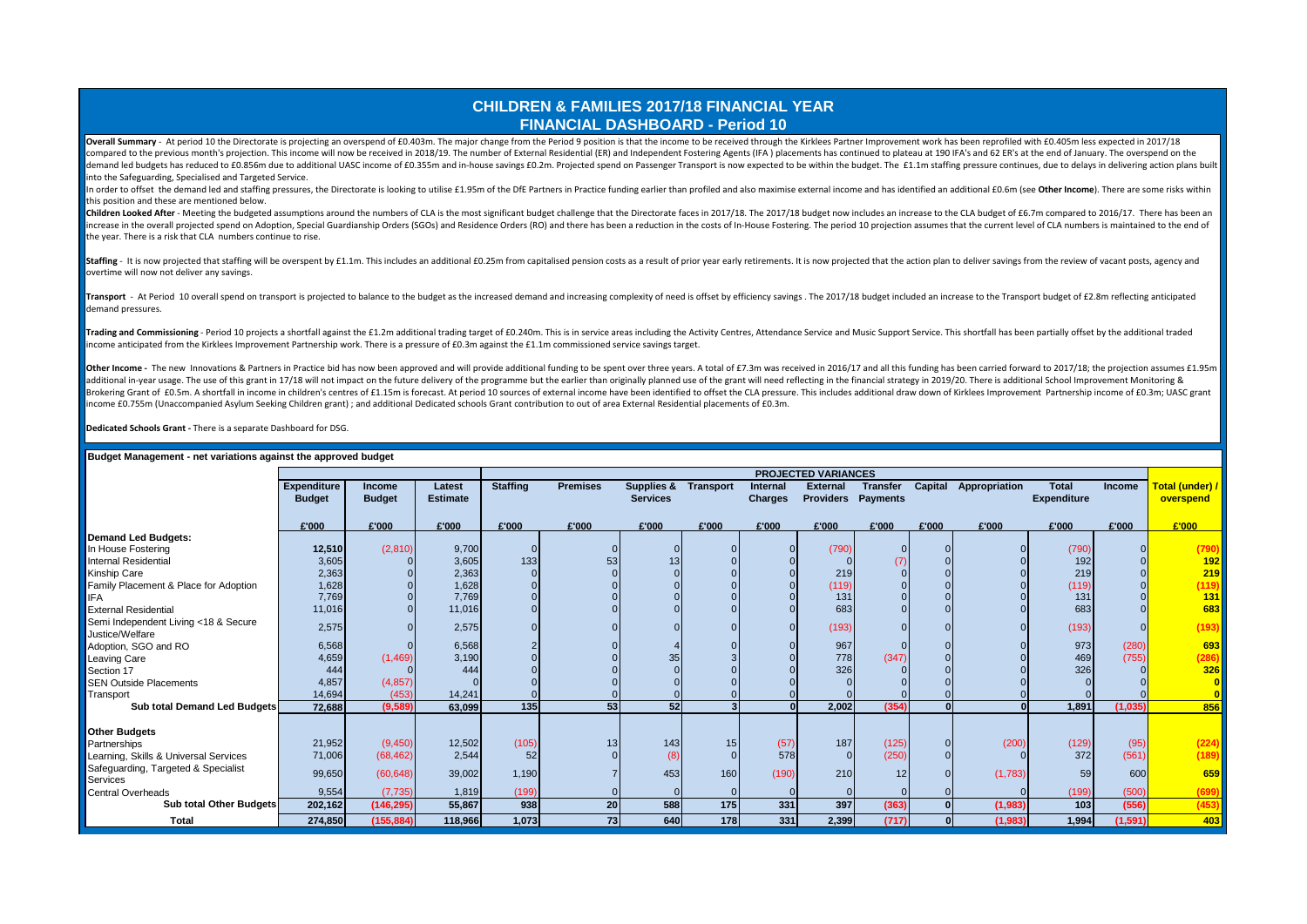| <b>Kev Budget Action Plans and Budget Variations:</b> |                                                                                       | <b>Lead Officer</b>                | <b>Additional Comments</b>                                                                                                                                                                                                                                                                                                                                                                                                                                                                                                     |            | Action<br><b>Plan Value</b> | Forecast<br>Variation |
|-------------------------------------------------------|---------------------------------------------------------------------------------------|------------------------------------|--------------------------------------------------------------------------------------------------------------------------------------------------------------------------------------------------------------------------------------------------------------------------------------------------------------------------------------------------------------------------------------------------------------------------------------------------------------------------------------------------------------------------------|------------|-----------------------------|-----------------------|
| A. Significant Variations                             |                                                                                       |                                    |                                                                                                                                                                                                                                                                                                                                                                                                                                                                                                                                | <b>RAG</b> | £m                          | £m                    |
|                                                       | Children Looked After                                                                 | Steve Walker                       | Pressure on CLA demand led budgets (External Residential placements and Independent<br>Fostering Agencies). The current number of IFAs is 190 and ER is 62. The pressure of<br>£0.856m assumes the current level of CLA numbers continues to the end of the year. This is<br>an improved position of £0.56m primarily due to additional UASC income of £0.36m & in-<br>house savings of £0.2m.                                                                                                                                 | R          |                             | 0.86                  |
|                                                       | Staffing related costs                                                                | <b>CSLT</b>                        | Capitalised pension costs relating to former employees early retirement costs                                                                                                                                                                                                                                                                                                                                                                                                                                                  | R          |                             | 0.25                  |
|                                                       | Income - ESG                                                                          | <b>CSLT</b>                        | Additional School Improvement Monitoring and Brokering Grant against budgeted income.                                                                                                                                                                                                                                                                                                                                                                                                                                          | G          |                             | (0.50)                |
|                                                       | Net effect of all other minor variations                                              | <b>CSLT</b>                        | There are a number of other minor variations within the directorate.                                                                                                                                                                                                                                                                                                                                                                                                                                                           | G          |                             | 0.11                  |
| B. Key Budget Action plans (BAP's)                    |                                                                                       |                                    |                                                                                                                                                                                                                                                                                                                                                                                                                                                                                                                                |            |                             |                       |
| E <sub>1</sub>                                        | <b>Remodel Social Work Practice</b>                                                   | Sal Tariq                          | Reduced agency spend in Children's Social work service, and also reduce non-front line<br>staffing in Children's Social work. A shortfall of £0.95m is currently projected against the<br>saving target, primarily due to non-achievement of the Initial Budget Action Plan around<br>Social Work staffing.                                                                                                                                                                                                                    | R          | (0.93)                      | 0.95                  |
| E <sub>2</sub>                                        | Other staffing savings                                                                | <b>CSLT</b>                        | Net staff savings from ELI and through the management of vacant posts.                                                                                                                                                                                                                                                                                                                                                                                                                                                         | Α          | (0.98)                      | (0.10)                |
| C <sub>2</sub>                                        | <b>ESG funded activities</b>                                                          | Andrew<br>Eastwood, Sue<br>Rumbold | Proposed savings include running cost savings in information management & technology,<br>learning improvement and information management, and staff savings across a number of<br>services.                                                                                                                                                                                                                                                                                                                                    | G          | (0.97)                      | 0.00                  |
| C <sub>3</sub>                                        | Commissioned services                                                                 | <b>CSLT</b>                        | Commissioned Services - A shortfall of £0.2m is currently projected against the budgeted<br>savings. New contract awarded for Family Drugs Alcohol Court service £0.1m.                                                                                                                                                                                                                                                                                                                                                        | A          | (0.65)                      | 0.30                  |
| A7                                                    | Increase traded income and reduced level of subsidy                                   | <b>CSLT</b>                        | Additional resources have been committed to provide the capacity to develop a strategy and<br>implement the proposals. Additional traded income has been included in the 17/18 budget for<br>activity centres, complex needs, early years improvement, attendance strategy and a range<br>of other services provided to schools. We are now reporting a pressure relating mainly to<br>Activity Centres although this is offset by an additional traded income from the improvement<br>work with Kirklees Council shown below. | Α          | (1.25)                      | 0.24                  |
| C <sub>1</sub>                                        | Children's Centre Family Services & Childcare                                         | Andrea<br>Richardson               | Reshape of family services which will include a review of the core offer and additional<br>services currently funded by partners.                                                                                                                                                                                                                                                                                                                                                                                              | G          | (0.60)                      | 0.00                  |
| A4                                                    | Additional DfE Innovations funding                                                    | Sal Tariq                          | New Innovations bid approved and £7.3m received in 2016/17. It is anticipated that £5.7m will<br>be spent in 2017/18.                                                                                                                                                                                                                                                                                                                                                                                                          | G          | (2.50)                      | (1.95)                |
| A2                                                    | Children's Centre Income                                                              | Andrea<br>Richardson               | Increases in Fees from January 2017 and September 2017 and additional income from the<br>new Free Early Educational Entitlement (FEEE) hourly rates. A shortfall of £1.15m against<br>the overall income target is projected. Planned changes to the Catering Service have been<br>delayed resulting in a pressure of £0.1m. These pressures are partially offset by Family<br>Services staffing savings of £0.55m.                                                                                                            | R          | (0.30)                      | 0.70                  |
| A <sub>3</sub>                                        | Additional income from top slice Free Early Education<br>Entitlement (FEEE) payments. | Sue Rumbold                        | New ability to top slice 5% from FEEE payments to nursery providers. Schools Forum<br>approval received.                                                                                                                                                                                                                                                                                                                                                                                                                       | G          | (1.00)                      | 0.01                  |
|                                                       | Various other budget savings                                                          | <b>CSLT</b>                        | Including short breaks contract savings, additional income from Adel Beck, additional public<br>health and CCG funding, additional DCLG funding for troubled families, running cost savings<br>etc.                                                                                                                                                                                                                                                                                                                            | Α          | (2.86)                      | (0.06)                |
| <b>C. Contingency Plans</b>                           |                                                                                       |                                    |                                                                                                                                                                                                                                                                                                                                                                                                                                                                                                                                |            |                             |                       |
|                                                       | Utilisation of External Income                                                        |                                    | Utilisation of additional Kirklees Improvement Partner grant income £0.1m; anticipated<br>additional schools funding contribution to area External Residential placements £0.3m.                                                                                                                                                                                                                                                                                                                                               | Α          |                             | (0.40)                |
|                                                       |                                                                                       |                                    | <b>Children and Families Directorate - Forecast Variation</b>                                                                                                                                                                                                                                                                                                                                                                                                                                                                  |            |                             | 0.40                  |
|                                                       |                                                                                       |                                    |                                                                                                                                                                                                                                                                                                                                                                                                                                                                                                                                |            |                             |                       |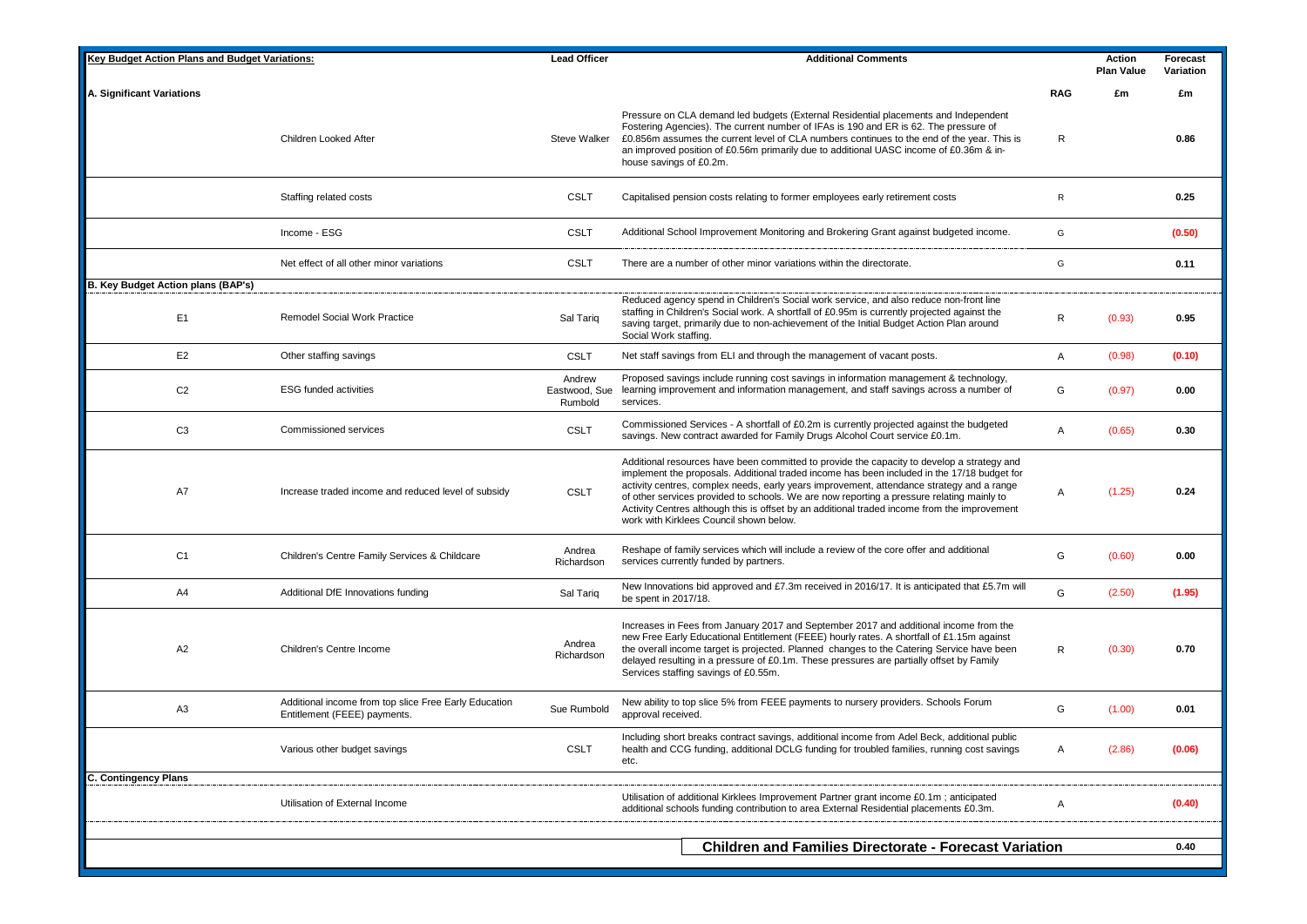## **DEDICATED SCHOOLS GRANT FINANCIAL DASHBOARD PERIOD 10 CHILDREN & FAMILIES 2017/18 FINANCIAL YEAR**

Overall Summary - The Dedicated Schools Grant (DSG) is made up of 3 separate blocks - the Schools Block, Early Years Block and High Needs Block. At period 10, general DSG is projected to underspend by £228k and de-delegated services are expected to overspend by £42k as detailed below.

Schools Block - This is the largest element of the DSG and mostly consists of delegated funding to local authority maintained schools. From this, there are a number of "de-delegated" services where schools have agreed for the local authority to retain funding back to cover some costs centrally which otherwise would need to be charged to schools (such as maternity costs, trade unions costs, libraries and museums services). In addition, t is a central provision which covers costs such as growth fund, prudential borrowing repayment, equal pay costs and the admissions service. Following a number of school conversions to academy status, there is a reduction in expenditure which is matched by reduced grant income. De-delegated services are projected to be overspent by £42k, mainly due to increased maternity pay costs which is partly offset by an underspend on the contingency fund. Due to slippage in planned places, there is expected to be an underspend of £400k on the Growth Fund and along with a number of underspends on other central provision budgets, an underspend of £618k is projected.

Early Years Block - This element is concerned with provision to pre-school children. The final grant amount received is largely based on the January 2018 census and so will not be confirmed until later in the year. The projections at the moment are that there will be an underspend of £2,303k as follows:

- for 2 year olds. The January census has usually been the lowest of the year and in order to not overspend this budget, the amount paid to providers is £5.05 an hour while the funding is £5.20 per hour to compensate for this. However, the actual pupil numbers in 2016/17 and the projected pupil numbers for 2017/18 suggest that this will not be the case this year. This means that it is now expected that there will £123k more income than expenditure resulting in a saving in 2017/18.

- for 3 and 4 year olds, the funding received is effectively for more places than the payments made to providers. The projection is that there will be £1,340k more funding than expenditure. Based on details received in October, there has been a significant take up of the additional 15 hours offer for working parents in the private, voluntary and independent sector, though this is partly offset by a lower than expected take up in schools. Projected expenditure and income has been increased as a result.

- the SEN Inclusion Fund has received fewer applications for funding than expected producing a projected underspend of £440k.

- the contingency fund has not yet had any calls on it and so is projected to be underspent by £400k.
- Early Years pupil premium is projected to be underspent by £47k, though this is fully offset by reduced grant.

High Needs Block - This element is used to support provision for pupils and students with special educational needs and disabilities. This block is currently experiencing increasing costs due to high levels of demand and increasing complexity of cases. At period 10 there is projected to be an overspend of £2,735k in this area largely due to the following issues:-

- Following negotiations with Area Inclusion Partnerships, a reduced level of savings has been applied to their budgets resulting in a pressure of £929k. This is partly offset by the recovery of £300k of excess balances gi a total net pressure of £629k.
- There is a further £550k in 2017/18 to in relation to more set-up costs for the new SEMH provision.

- LCC has recently started to receive invoices from private hospitals for the provision of education to young people in mental health beds. Work completed with providers to establish the responsibilities around this provis has resulted in reduced costs, but it is estimated that there will be costs of up to £200k in 2017/18.

- Outside placements have not been able to be brought back into LCC provision as quickly as hoped which means there is currently expected to be an overspend of £250k

- When the budget was set, £300k was set aside for the projected deficit on North West SILC. Current estimates are that the academy conversion will not happen until 2018/19 and so no costs will be incurred in 2017/18 as a result, which means there is an underspend on this budget. However, the deficit is now likely to be £1.4m which will need to be funded in 2018/19.

- an increase in the number and complexity of children with SEN along with top-up funding at the SEMH provision remaining at £20k per place rather than the £15k per place assumed in the budget and AIP's no longer contributing to the assessment costs of permanently excluded children, payments passported to other institutions are projected to overspend by £2,290k.

- following an assessment of current expenditure on external residential placements, there is now projected to be an overspend of £300k due to an increase in the number of SEN pupils in these placements.

- These pressures are partly offset by a contribution from the Early Years block for SENIT and Portage. When the budget was produced, it was assumed that the full costs of the service would need to be borne by the High Needs Block. However, as detailed in the paper to Schools Forum in February, £600k of the centrally retained element of the Early Years Block has been set against these costs.

**Transfers to / from reserves** - When the budget was set, it was with a contribution to reserves of £769k. However due to the overspends listed above, this contribution will not now be made.

Grant Income - The initial DSG grant for 2017/18 year was announced in December 2016. However, during the year there have been a number of schools converting to academy status, which has resulted in £6,936k less funding due to LCC. The early years funding is based on 5/12ths of pupil numbers in the January census and 7/12ths of the funding will be based on the census information in January 2018. Based on the expected pupil numbers provided by the service, the DSG income due is expected to be £2,042k higher than budgeted. However, the final grant amount for 2017/18 will not be confirmed until summer 2018. Within the high needs block, there have been some changes in respect of funding for dual registered pupils and an adjustment in respect of hospital funding resulting in a current projection of an additional £423k of income. Overall, the income receive expected to be £4,471k less than budgeted.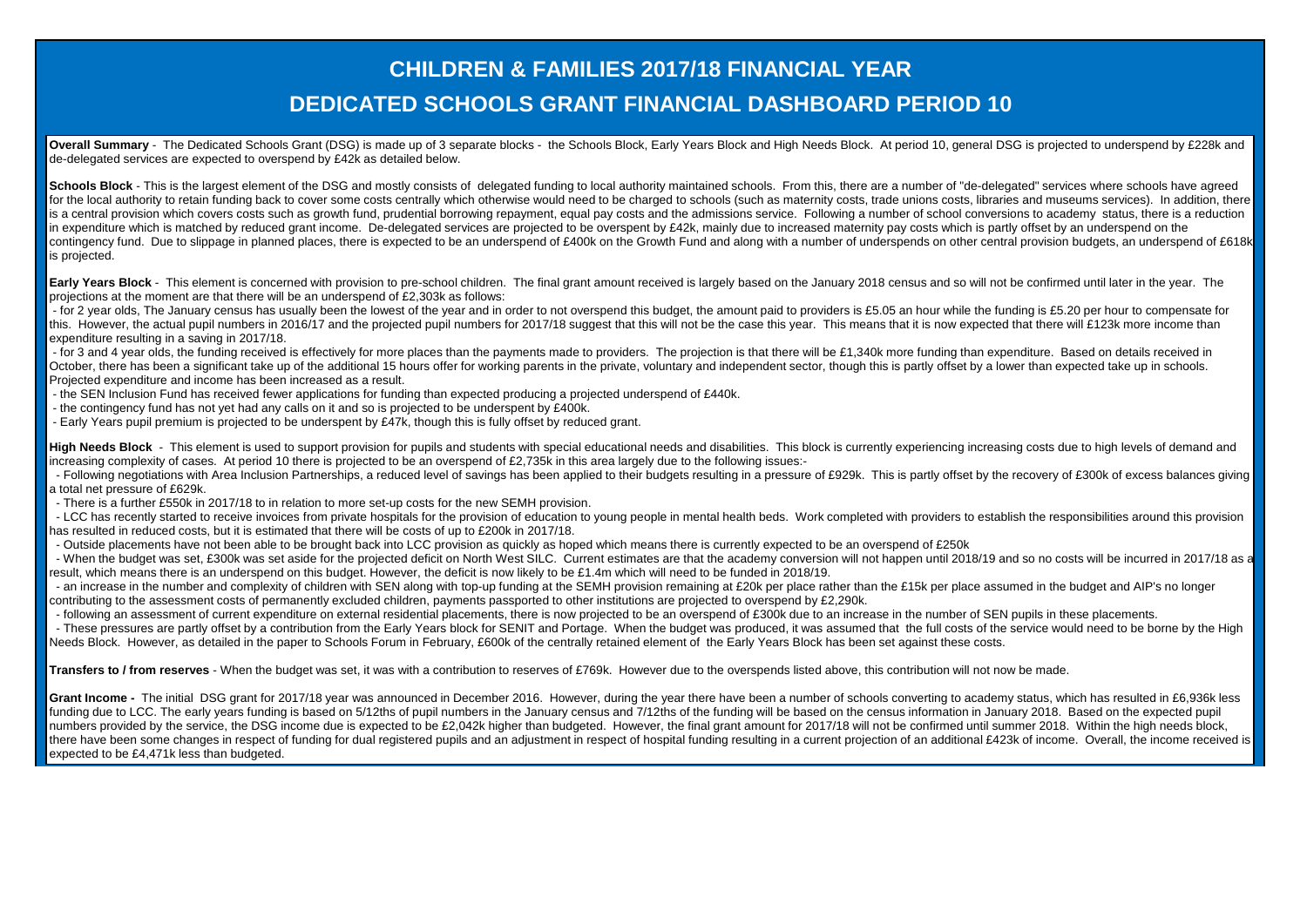| Budget Management - net variations against the approved budget | <b>DSG Grant Reserves</b> |
|----------------------------------------------------------------|---------------------------|
|                                                                |                           |

|                                    | <b>Budget</b> | Projection | Variance |
|------------------------------------|---------------|------------|----------|
|                                    | £'000         | £'000      | £'000    |
|                                    |               |            |          |
| <b>Schools Block</b>               |               |            |          |
| <b>DSG Income</b>                  | (324, 708)    | (317, 772) | 6,936    |
| <b>Individual Schools Budgets</b>  | 311,768       | 304,609    | (7, 159) |
| De-delegated budgets               | 5,039         | 5,081      | 42       |
| <b>Central Provision</b>           | 7,901         | 7,464      | (437)    |
|                                    |               | (618)      | (618)    |
|                                    |               |            |          |
| <b>Early Years Block</b>           |               |            |          |
| <b>DSG Income</b>                  | (50, 233)     | (52, 275)  | (2,042)  |
| FEEE 3 and 4 year olds             | 38,671        | 39,738     | 1,067    |
| FEEE 2 year olds                   | 8,265         | 7,823      | (442)    |
| Other early years provision        | 3,297         | 2,411      | (886)    |
|                                    |               | (2, 303)   | (2, 303) |
|                                    |               |            |          |
| <b>High Needs Block</b>            |               |            |          |
| <b>DSG Income</b>                  | (56, 776)     | (57, 199)  | (423)    |
| Funding passported to institutions | 49,305        | 53,790     | 4,485    |
| Commissioned services              | 1,388         | 1,389      |          |
| In house provision                 | 5,314         | 4,755      | (559)    |
| Contribution to /from reserves     | 769           |            | (769)    |
|                                    |               | 2,735      | 2,735    |
| Total                              |               | (186)      | (186)    |

| General<br>£'000 | De-delegated<br>£'000 | <b>Total</b><br>£'000 |
|------------------|-----------------------|-----------------------|
|                  |                       |                       |
| 4,161            | (528)                 | 3,633                 |
| (769)            |                       | (769)                 |
| 3,392            | (528)                 | 2,864                 |
|                  |                       |                       |
|                  |                       |                       |
| 4,161            | (528)                 | 3,633                 |
| 228)             | 42                    | (186)                 |
| 3,933            | (486)                 | 3,447                 |

### **Key Budget Action Plans and Budget Variations:**

| <b>Key Budget Action Plans and Budget Variations:</b>   | Lead<br>Officer | <b>Additional Comments</b>                                                                                                                                                                     | <b>RAG</b> | <b>Action Plan</b><br>Value | Forecast<br>Variation<br>against |
|---------------------------------------------------------|-----------------|------------------------------------------------------------------------------------------------------------------------------------------------------------------------------------------------|------------|-----------------------------|----------------------------------|
|                                                         |                 |                                                                                                                                                                                                |            |                             | Plan/Budget                      |
| A. Key Budget Action Plans                              |                 |                                                                                                                                                                                                |            | £m                          | £m                               |
| Transfer funding from Schools Block to High Needs Block |                 | Transfer of £2m from the schools block to the high needs block as detailed in report to Schools Forum in<br>January 2017.                                                                      |            | 2.00                        | 0.00                             |
| Savings to Area Inclusion Partnerships budgets          |                 | FYE of 2016/17 reduction (£310k) and realign PRU top-up funding from AIP allocations (£1.5m). Overspend is<br>net of assumed recovery of excess balances.                                      |            | 1.80                        | 0.63                             |
| Reductions in additional mainstream places              |                 | Revision of the criteria and processes on Funding For Inclusion. Changes to calculations of the amount of the<br>notional SEN budget available to fund the first £6,000 of support for pupils. |            | 1.50                        | 0.00                             |
| <b>B. Significant Variations</b>                        |                 |                                                                                                                                                                                                |            |                             |                                  |
| <b>Schools Block</b>                                    |                 | Reduced spend due to academy conversions along with minor underspends on de-delegated services and<br>central provision.                                                                       |            |                             | (7.55)                           |
| Early Years Block                                       |                 | Increased expenditure on payments to providers.                                                                                                                                                |            |                             | 0.63                             |
| <b>Early Years Block</b>                                |                 | Underspends on centrally managed budgets.                                                                                                                                                      |            |                             | (0.89)                           |
| <b>High Needs Block</b>                                 |                 | Increased in numbers and complexity of placements plus retaining top-ups at existing levels and contribution<br>no longer being received from AIP's for assessment places.                     |            |                             | 2.29                             |
| <b>High Needs Block</b>                                 |                 | Further £550k in 2017/18 for more set-up costs in relation to the new SEMH provision.                                                                                                          |            |                             | 0.55                             |
| <b>High Needs Block</b>                                 |                 | Private hospital charges for education provision for mental health beds.                                                                                                                       |            |                             | 0.20                             |
| <b>High Needs Block</b>                                 |                 | Increased numbers of outside placements compared to budget                                                                                                                                     |            |                             | 0.25                             |
| <b>High Needs Block</b>                                 |                 | Increase in numbers and cost of external residential placements for SEND pupils                                                                                                                |            |                             | 0.30                             |
| <b>High Needs Block</b>                                 |                 | North West SILC academy conversion delayed to 2018/19                                                                                                                                          |            |                             | (0.30)                           |
| <b>High Needs Block</b>                                 |                 | Reduced demand on HNB following early years block contribution to costs of SENIT and Portage.                                                                                                  |            |                             | (0.60)                           |
| <b>High Needs Block</b>                                 |                 | Net effect of all other variances on the High Needs Block.                                                                                                                                     |            |                             | 0.60                             |
| Contribution to / from reserves                         |                 | Not making planned contribution to deficit reserve.                                                                                                                                            |            |                             | (0.77)                           |
| Grant income                                            |                 | Reduced grant following academy conversions.                                                                                                                                                   |            |                             | 4.47                             |
|                                                         |                 | <b>Dedicated Schools Grant - Forecast Variation</b>                                                                                                                                            |            |                             | (0.19)                           |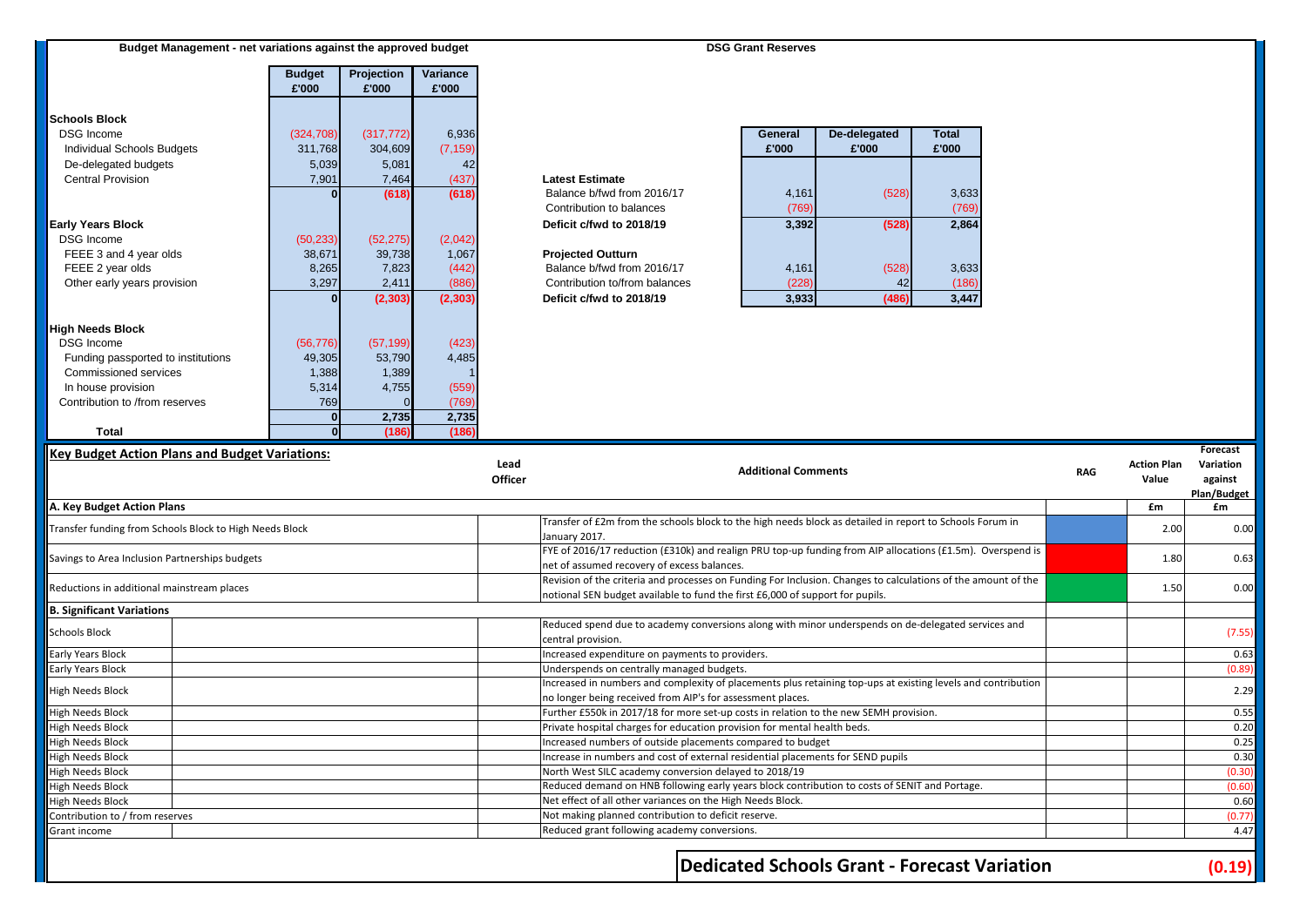## **CITY DEVELOPMENT 2017/18 BUDGET - PERIOD 10 FINANCIAL DASHBOARD - MONTH 10 (APRIL - JANUARY)**

The Period 10 Financial Dashboard maintains a balanced position whist recognising a number of significant budget pressures and the actions identified to mitigate them.

Planning and Sustainable Development are projecting a £216k pressure on expenditure due to anticipated Inspection and Planning Appeals costs. This is offset by the £490k additional projected income from Planning Fees and B Charges. The projection also recognises approximately £100k of additional income anticipated from the £20% increase in Planning Fees from Mid-January 2018, resulting in a £275k saving to support the overall Directorate pos

In Economic Development the projected overspend of £606k is predominantly due to income pressures at Kirkgate Market. In addition to a £276k pressure from granting a 7 month (01/07/17) - 01/01/18) 20% discount on rental ch Market traders (allowing them to invest in their businesses and, therefore, contribute to the market's long term viability), income pressures of £169k. £146k and £56k relate to the indoor market, the new Covered Daily Mark Space respectively. These are new target income streams following completion of the maior capital refurbishment scheme. Whilst some of this is due to the lead in times required for developing and delivering new trading and that some of the budgeted income targets need to be revised down to reflect current trading and operating conditions. The 2018/19 budget strategy therefore includes proposals to address this. These pressures are partially **E178k saving on borrowing costs.** 

In the last 18 months Asset Management have acquired a number of significant investment properties to add to the authority's portfolio and deliver new income streams. However a £1m pressure on net income (gross rental inco borrowing annuity) against the budget action plan target is now anticipated. The investment policy requires that any investment and acquisition should contribute to and support the Council's ambitions and values, and be fi activity and contractual lead times indicate that it is unlikely any further significant investments will be completed in 2017/18. However a review of borrowing costs has identified a £300k saying due to the difference in borrowing, resulting in a net pressure of £700k. Additional ad-hoc income of £229k mitigates this to £471k. The £518k pressure on Advertising income, which assumes all current sites will be fully utilised, remains unchange evaluated to address this pressure in 2018/19.

Predominantly via careful vacancy management, Employment and Skills are projecting an underspend of £115k to assist in offsetting other Directorate pressures.

Highways and Transportation are projecting an underspend of £143k down by £192k from the previous month, This adverse movement from Period 9 reflects an increase in projected spend on materials and plant hire costs. Large, variations on staffing, supplies and services, and income reflect the constantly fluctuating allocation of works (internal or external to strategic partners WSP) and ongoing recruitment requirements.

Sport and Active Lifestyles have pressures of £217k due to Public Health funding reductions, the failure of the Aquatics Centre moveable pool floor, and the net impact of part closure, refurbishment, and contractor delays further pressure of £228k is due to the notable downturn in income at John Smeaton Leisure Centre due to 2 new budget gyms opening in close proximity. Savings of £60k have been identified at from across the service to miti The EU ruling on VAT for sports admissions has not been challenged by HMRC which means that £1.4m of VAT is estimated to be recovered in this financial year which will assist in mitigating Directorate pressures.

New pressures of £104k have been identified in Period 10 recognising potential shortfalls, in income in respect of the Town Halll and Lotherton Hall Estate. An action plan saving of £489k is required to balance the project met by the use of other balances.

|                                                         |                                              |                                         |                                    |                          |                          |                                                   |                    |                                     | <b>PROJECTED VARIANCES</b>                   |                                             |                  |                        |                                             |                        |                                       |
|---------------------------------------------------------|----------------------------------------------|-----------------------------------------|------------------------------------|--------------------------|--------------------------|---------------------------------------------------|--------------------|-------------------------------------|----------------------------------------------|---------------------------------------------|------------------|------------------------|---------------------------------------------|------------------------|---------------------------------------|
|                                                         | <b>Expenditure</b><br><b>Budget</b><br>£'000 | <b>Income</b><br><b>Budget</b><br>£'000 | Latest<br><b>Estimate</b><br>£'000 | <b>Staffing</b><br>£'000 | <b>Premises</b><br>£'000 | <b>Supplies &amp;</b><br><b>Services</b><br>£'000 | Transport<br>£'000 | Internal<br><b>Charges</b><br>£'000 | <b>External</b><br><b>Providers</b><br>£'000 | <b>Transfer</b><br><b>Payments</b><br>£'000 | Capital<br>£'000 | Appropriation<br>£'000 | <b>Total</b><br><b>Expenditure</b><br>£'000 | <b>Income</b><br>£'000 | Total (under) /<br>overspend<br>£'000 |
|                                                         |                                              |                                         |                                    |                          |                          |                                                   |                    |                                     |                                              |                                             |                  |                        |                                             |                        |                                       |
| <b>Planning &amp; Sustainable</b><br><b>Development</b> | 8,696                                        | (6,320)                                 | 2,376                              | (7)                      | (50)                     | 170                                               | (7)                | 110                                 | $\overline{0}$                               |                                             |                  | $\Omega$               | 216                                         | (490)                  | (275)                                 |
| <b>Economic Development</b>                             | 5,319                                        | (4,666)                                 | 653                                | (44)                     | 59                       | (46)                                              | 3 <sup>l</sup>     | (156)                               | $\overline{0}$                               |                                             |                  | $\Omega$               | (183)                                       | 789                    | 606                                   |
| <b>Asset Management &amp;</b><br>Regeneration           | 13,781                                       | (15, 485)                               | (1,704)                            | (60)                     | 311                      | (22)                                              | (7)                | (357)                               | $\overline{0}$                               |                                             |                  |                        | (134)                                       | 1,317                  | 1,182                                 |
| <b>Employment &amp; Skills</b>                          | 4,127                                        | (2,378)                                 | 1,749                              | (105)                    |                          | (169)                                             | (0)                | (0)                                 | $\overline{0}$                               |                                             |                  |                        | (274)                                       | 159                    | (115)                                 |
| <b>Highways &amp;</b><br><b>Transportation</b>          | 58,554                                       | (41, 722)                               | 16,832                             | (372)                    | (41)                     | 1,099                                             | 973                | (36)                                | $\overline{0}$                               |                                             |                  |                        | 1,623                                       | (1,766)                | (143)                                 |
| Arts & Heritage                                         | 18,540                                       | (8,990)                                 | 9,550                              | (67)                     | (92)                     | 192                                               | 34                 | 30                                  | 23                                           |                                             |                  |                        | 120                                         | 224                    | 344                                   |
| <b>Sport &amp; Active Lifestyles</b>                    | 24,459                                       | (19, 131)                               | 5,328                              | (90)                     | (33)                     | (109)                                             | 13 <sup>1</sup>    | 15                                  | (30)                                         | 15 <sub>1</sub>                             |                  |                        | (219)                                       | (819)                  | (1,037)                               |
| <b>Resources &amp; Strategy</b>                         | 997                                          | (125)                                   | 872                                | (84)                     |                          | 42                                                | (1)                | (31)                                |                                              |                                             |                  |                        | (74)                                        | (489)                  | (563)                                 |
| Total                                                   | 134,473                                      | (98, 817)                               | 35,656                             | (829)                    | 155                      | 1,156                                             | 1,009              | (424)                               | (7)                                          | 16                                          |                  |                        | 1,075                                       | (1,076)                | (0)                                   |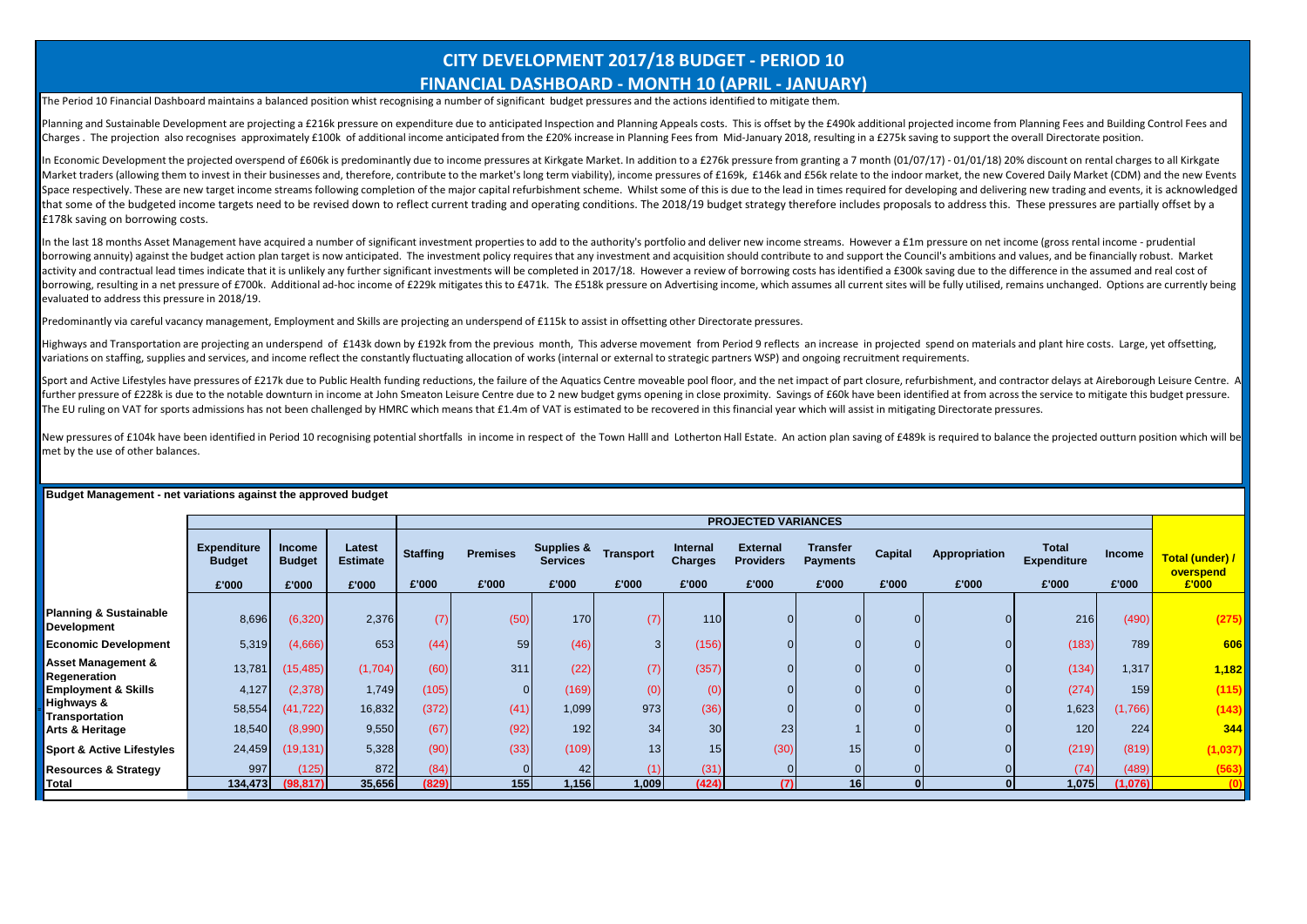| <b>Key Budget Action Plans and Budget Variations:</b> |                                      |                      |                                                                                                                                                                                                                                                                                                                                                     | <b>RAG</b> | Action<br>Plan<br>Value | Forecast<br>Variation<br>against<br><b>Plan/Budget</b> |
|-------------------------------------------------------|--------------------------------------|----------------------|-----------------------------------------------------------------------------------------------------------------------------------------------------------------------------------------------------------------------------------------------------------------------------------------------------------------------------------------------------|------------|-------------------------|--------------------------------------------------------|
| A. Budget Action Plans                                |                                      | <b>Lead Officer</b>  | <b>Additional Comments</b>                                                                                                                                                                                                                                                                                                                          |            | £'000                   | £'000                                                  |
| 1.                                                    | Planning and Sustainable Development | Tim Hill             | Reduction in the net cost of service via increased income generation.                                                                                                                                                                                                                                                                               | Green      | 562                     | (275)                                                  |
| 2.                                                    | <b>Economic Development</b>          |                      | Increased income and running cost savings                                                                                                                                                                                                                                                                                                           | Amber      | 295                     | 30                                                     |
| 3.                                                    | Asset Management and Regeneration    |                      | Strategic Investment Income and additional fee income.                                                                                                                                                                                                                                                                                              | Red        | 2,827                   | 471                                                    |
| 4.                                                    | Highways and Transportation          | <b>Gary Bartlett</b> | Additional income from fees and developers.                                                                                                                                                                                                                                                                                                         | Green      | 1,396                   | (143)                                                  |
| 5.                                                    | Arts and Heritage                    | Cluny<br>MacPherson  | Savings via increased income opportunities, not hosting the Tour de Yorkshire in 2017, and minor<br>restructure.                                                                                                                                                                                                                                    | Amber      | 810                     | 100                                                    |
| 6.                                                    | <b>Employment and Skills</b>         | Sue Wynne            | Staffing and commissioning savings.                                                                                                                                                                                                                                                                                                                 | Green      | 240                     | (115)                                                  |
| 7.                                                    | Sport and Active Lifestyles          | Cluny<br>MacPherson  | Reduction in the net cost of service via efficiency savings, staffing savings and increased income<br>generation.                                                                                                                                                                                                                                   | Red        | 652                     | 146                                                    |
| 8.                                                    | <b>Resources and Strategy</b>        | Ed Mylan             | Directorate wide additional savings requirement.                                                                                                                                                                                                                                                                                                    | Green      | 158                     | $\mathbf{0}$                                           |
|                                                       |                                      |                      | <b>Total Budget Action Plan Savings</b>                                                                                                                                                                                                                                                                                                             |            | 6,940                   |                                                        |
| <b>B. Other Significant Variations</b>                |                                      |                      |                                                                                                                                                                                                                                                                                                                                                     |            |                         |                                                        |
| 1.                                                    | Asset Management                     |                      | Shortfall in Advertising income.                                                                                                                                                                                                                                                                                                                    |            |                         | 518                                                    |
| 2.                                                    | <b>Economic Development</b>          |                      | Kirkgate Market income pressures - 7 month 20% rent discount for all traders and then phasing<br>out over 3 months(£276k), vacant units in the Indoor Market (£163k), Covered Daily Market<br>(£146k), George Street shops (£59k), and Event Space (£56k), Open/Outdoor Market (£74k),<br>partially offset by a saving of £178k on borrowing costs. |            |                         | 596                                                    |
| 3.                                                    | Sport and Active Lifestyles          | Cluny<br>Macpherson  | Income pressures from reduced Public Health funding, JCCS pool floor failure, and Aireborough<br>refurbishment.                                                                                                                                                                                                                                     |            |                         | 217                                                    |
| 4.                                                    | Arts and Venues                      | Cluny<br>Macpherson  | Carnival and Reggae overspend and shortfall in income from Town hall and Lotherton Hall estate                                                                                                                                                                                                                                                      |            |                         | 240                                                    |
| 5.                                                    | Sport and Active Lifestyles          | Cluny<br>Macpherson  | Sport VAT ruling                                                                                                                                                                                                                                                                                                                                    |            |                         | (1,400)                                                |
| 6.                                                    | <b>City Development</b>              | All                  | Use of balances and reserves to balance position                                                                                                                                                                                                                                                                                                    |            |                         | (489)                                                  |
| 7.                                                    | Asset Management                     |                      | Changing the Workplace/Merrion House                                                                                                                                                                                                                                                                                                                |            |                         | 198                                                    |
| 8.                                                    | <b>Resources and Strategy</b>        | Ed Mylan             | General savings across the Service.                                                                                                                                                                                                                                                                                                                 |            |                         | (94)                                                   |
|                                                       |                                      |                      |                                                                                                                                                                                                                                                                                                                                                     |            |                         |                                                        |
|                                                       |                                      |                      | <b>City Development Directorate - Forecast Variation</b>                                                                                                                                                                                                                                                                                            |            |                         | 0                                                      |
|                                                       |                                      |                      |                                                                                                                                                                                                                                                                                                                                                     |            |                         |                                                        |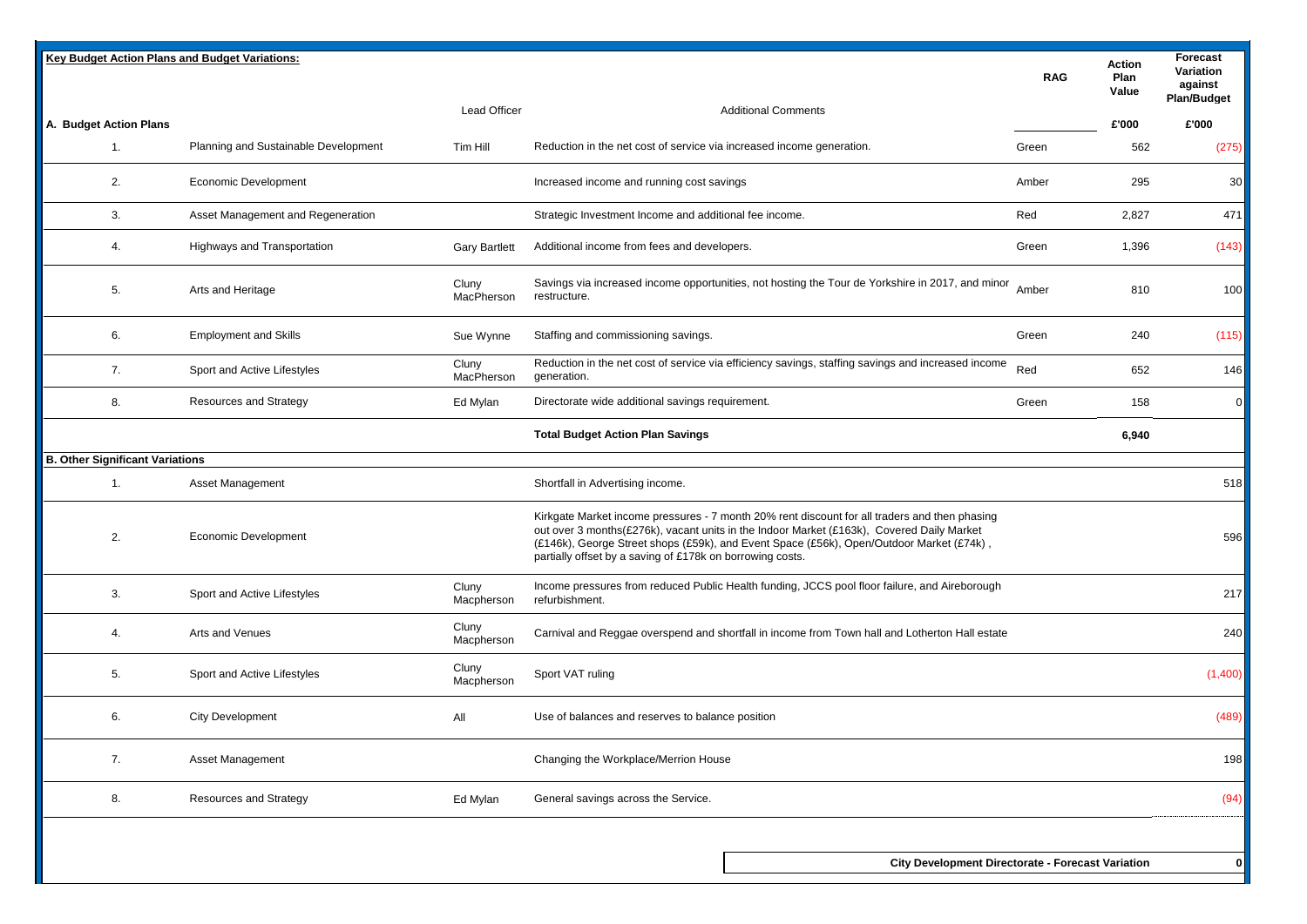## **RESOURCES AND HOUSING FINANCIAL DASHBOARD - 2017/18 FINANCIAL YEAR MONTH 10**

### **Overall**

A balanced position is projected at period 10 although there are pressures within some service areas around the timely implementation of savings incorporated as part of the 2017/18 budget strategy as well as some in year pressures. which are identfied below

### **Resources**

For month 10 it is assumed that, overall, support services will achieve the £5m savings which formed part of the Support Services review. Shared Services are forecast to underspend by £1,048k primarily as a result of savings against the staffing budget due to vacant posts. Strategy and Improvement is projected to make savings of £80k mainly against the staffing budget. The HR budget is now forecast to overspend by £228k due to the non achievement of the £300k savings assumed in the budget strategy through the authority wide consolidation of training budgets partially offset by savings against the staffing budget. There's a continuing pressure of £150k against the PPPU budget (savings against staffing more than offset by a projected shortfall in income) and a £502k overspend in Finance mainly due to a £396k shortfall against court fees income. There's also a continuing £220k DIS pressure to enable remedial work to be undertaken to mobile devices, the network, patch and configuration and to strengthen access control so that the Council can qualify for the Public Services Network certificate.

## **Leeds Building Services**

A £200k pressure is now projected for LBS acknowledging that there may be a shortfall in turnover to achieve a balanced position before delivery of the £1.8m efficiency target is taken into account. The current projection in relation to the delivery of the planned £1.8m savings required in the budget strategy indicates a shortfall of £600k at period 10. This variation is due to slippage in the implementation of both the revised staffing structure and the IT infrastructure. A reduction in budgeted overheads combined with anticipated increases in turnover will largely offset this pressure.

## **Housing and Property Services**

Housing and Property Services are expected to achieve the £700k of budgeted savings in this financial year. Within CPM a pressure of £231k is forecast consisting of a £341k pressure against the responsive repairs budget partially offset by a £97k income surplus for a Refit scheme and £13k savings against staffing. A part year projection is included for the recruitment of 3 temporary posts to enable the service to deliver the additional £5m capital investment programme. The Supporting People contracts savings target of £350k has been achieved through the renegotiation and reprocurement of 3 sets of contracts. In addition to this, the revision of smaller contracts is expected to achieve a further saving of £50k.

## **Civic Enterprise Leeds**

A projected overspend of £198k is forecast for the division. As a result of the marginal financial impact of the reduced number of feeding days in 2017/18 and inflationary pressure on food costs there's likely to be a £440k pressure for the Catering service, partially offset by savings of £141k within Cleaning and Security mainly as a result of over achievement against the income budget and projected £100k savings within Facilities Management predominantly against running cost budgets to leave a net £198k pressure. There is also likely to be a financial impact of Merrion House re-opening in this financial year and budget provision for the anticipated costs is in place.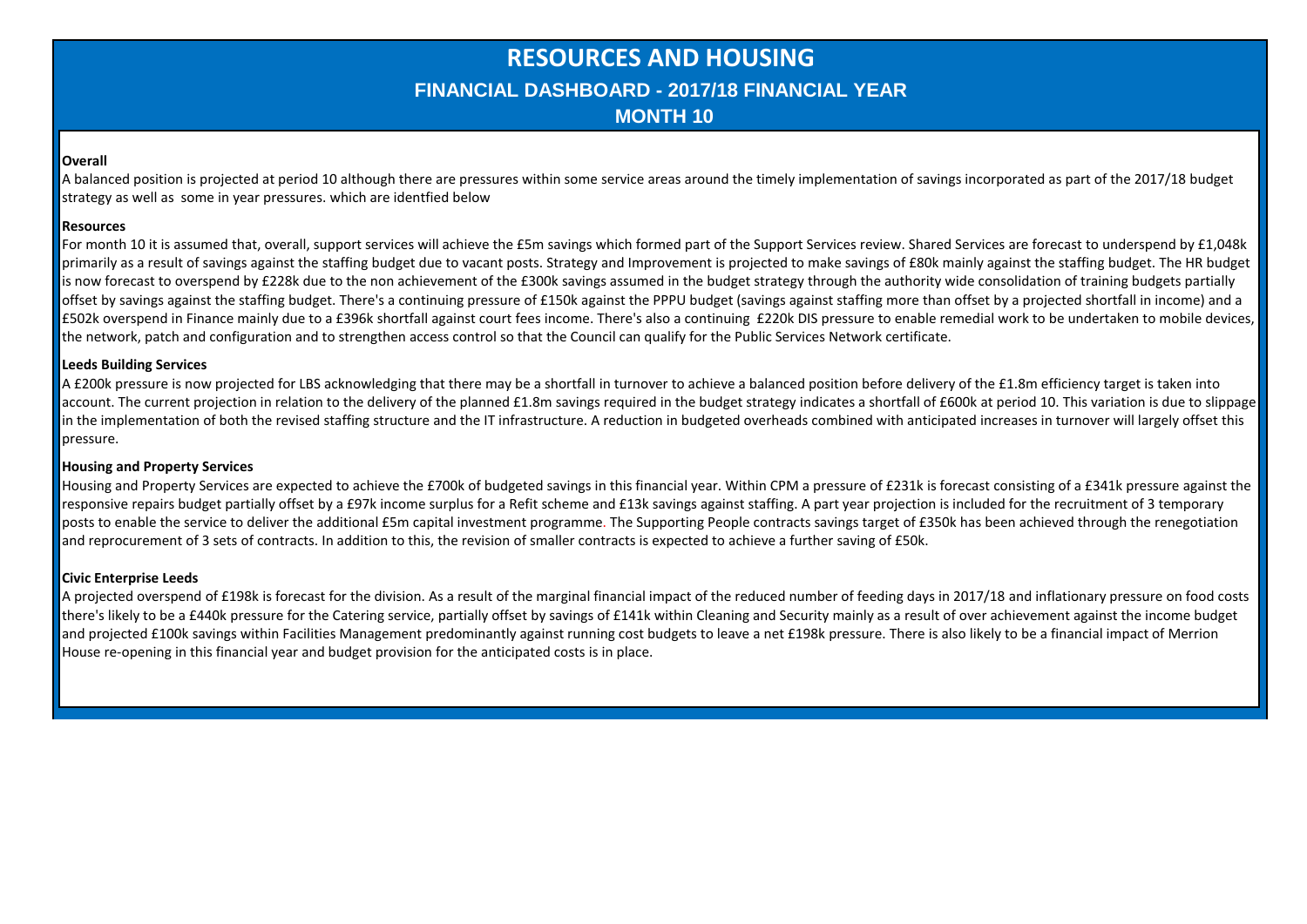| Budget Management - net variations against the approved budget |                                                                                                          |                             |                        |                 |                                                                                                             |                                          |                                                                                                                                                                                                                                            |                                                                                                                                                                      |                                     |                             |         |               |                             |                    |                              |
|----------------------------------------------------------------|----------------------------------------------------------------------------------------------------------|-----------------------------|------------------------|-----------------|-------------------------------------------------------------------------------------------------------------|------------------------------------------|--------------------------------------------------------------------------------------------------------------------------------------------------------------------------------------------------------------------------------------------|----------------------------------------------------------------------------------------------------------------------------------------------------------------------|-------------------------------------|-----------------------------|---------|---------------|-----------------------------|--------------------|------------------------------|
|                                                                |                                                                                                          |                             |                        |                 |                                                                                                             |                                          |                                                                                                                                                                                                                                            |                                                                                                                                                                      | PROJECTED VARIANCES                 |                             |         |               |                             |                    |                              |
|                                                                | Expenditure<br><b>Budget</b>                                                                             | <b>Income Budget</b>        | <b>Latest Estimate</b> | <b>Staffing</b> | <b>Premises</b>                                                                                             | <b>Supplies &amp;</b><br><b>Services</b> | <b>Transport</b>                                                                                                                                                                                                                           | <b>Internal Charges</b>                                                                                                                                              | <b>External</b><br><b>Providers</b> | <b>Transfer</b><br>Payments | Capital | Appropriation | Total<br><b>Expenditure</b> | Income             | Total (under) /<br>overspend |
|                                                                | £'000                                                                                                    | £'000                       | £'000                  | £'000           | £'000                                                                                                       | £'000                                    | £'000                                                                                                                                                                                                                                      | £'000                                                                                                                                                                | £'000                               | £'000                       | £'000   | £'000         | £'000                       | £'000              | £'000                        |
|                                                                |                                                                                                          |                             |                        |                 |                                                                                                             |                                          |                                                                                                                                                                                                                                            |                                                                                                                                                                      |                                     |                             |         |               |                             |                    |                              |
| Resources                                                      | 98,298                                                                                                   | (38,072)                    | 60,226                 | (2, 413)        | 29                                                                                                          | 64                                       | (25)                                                                                                                                                                                                                                       | 17                                                                                                                                                                   |                                     |                             |         | (24)          | (2, 352)                    | 2,269              | (83)                         |
| LBS                                                            | 46,947                                                                                                   | (55, 327)                   | (8, 380)               | (278)           | 159                                                                                                         | 1,235                                    | (79)                                                                                                                                                                                                                                       | (107)                                                                                                                                                                |                                     |                             |         | $\Omega$      | 930                         | (730)              | 200                          |
| Housing & Property                                             | 26,192                                                                                                   | (12, 399)                   | 13,793                 | (600)           | 451                                                                                                         | (550)                                    | 27                                                                                                                                                                                                                                         | (158)                                                                                                                                                                |                                     |                             |         | 275           | (512)                       | 197                | (315)                        |
| <b>CEL</b>                                                     | 71,206                                                                                                   | (63, 631)                   | 7,575                  | 620             | (4)                                                                                                         | 500                                      | 230                                                                                                                                                                                                                                        | (35)                                                                                                                                                                 |                                     |                             |         |               | 1,311                       | (1, 113)           | <b>198</b>                   |
| Total                                                          | 242,643                                                                                                  | (169, 429)                  | 73,214                 | (2,671)         | 63                                                                                                          | 1.24                                     | 153                                                                                                                                                                                                                                        | (283)                                                                                                                                                                | 43                                  |                             |         | 251           | (623)                       | 623                |                              |
| <b>Key Budget Action Plans and Budget Variations:</b>          |                                                                                                          |                             |                        |                 |                                                                                                             |                                          |                                                                                                                                                                                                                                            |                                                                                                                                                                      |                                     |                             |         |               |                             | <b>Action Plan</b> | Forecast<br>Variation        |
|                                                                |                                                                                                          |                             |                        |                 | <b>Lead Officer</b>                                                                                         |                                          |                                                                                                                                                                                                                                            |                                                                                                                                                                      | <b>Additional Comments</b>          |                             |         |               | <b>RAG</b>                  | Value              | against                      |
| A. Key Budget Action Plans                                     |                                                                                                          |                             |                        |                 |                                                                                                             |                                          |                                                                                                                                                                                                                                            |                                                                                                                                                                      |                                     |                             |         |               |                             | £m                 | Plan/Budget<br>£m            |
|                                                                | <b>Efficiencies</b>                                                                                      |                             |                        |                 |                                                                                                             |                                          |                                                                                                                                                                                                                                            |                                                                                                                                                                      |                                     |                             |         |               |                             |                    |                              |
| 1                                                              | Specialist Admin                                                                                         |                             |                        |                 |                                                                                                             |                                          |                                                                                                                                                                                                                                            | Further efficiencies by consolidating "specialist" admin staff under one professional lead                                                                           |                                     |                             |         |               | Green                       | 1.00               | $-1.05$                      |
| $\overline{2}$                                                 |                                                                                                          | ICT, IM &T & Intelligence   |                        |                 |                                                                                                             |                                          |                                                                                                                                                                                                                                            | Introduce a new operating model to deliver staffing efficiencies.                                                                                                    |                                     |                             |         |               | Green                       | 0.90               | 0.00                         |
| $\overline{3}$                                                 | ICT, IM &T & Intelligence                                                                                |                             |                        |                 | Mariana Pexton                                                                                              |                                          |                                                                                                                                                                                                                                            | Introduce a new operating model to deliver staffing efficiencies.                                                                                                    |                                     |                             |         |               | Green                       | 0.20               | 0.00                         |
| 4                                                              | Workforce Development                                                                                    |                             |                        |                 | Lorraine Hallam                                                                                             |                                          |                                                                                                                                                                                                                                            | Consolidation of training budgets.                                                                                                                                   |                                     |                             |         |               | Amber                       | 0.30               | 0.30                         |
| 5                                                              | PPPU                                                                                                     |                             |                        |                 | David Outram<br>Identify savings through a portfolio approach including development of prioritisation model |                                          |                                                                                                                                                                                                                                            |                                                                                                                                                                      |                                     |                             | Amber   | 0.30          | 0.15                        |                    |                              |
| 6                                                              | <b>Financial Services</b>                                                                                |                             |                        |                 | Doug Meeson<br>Savings to be delivered through staffing efficiencies.                                       |                                          |                                                                                                                                                                                                                                            |                                                                                                                                                                      |                                     |                             | Green   | 0.90          | 0.00                        |                    |                              |
| $\overline{7}$                                                 | Human Resources                                                                                          |                             |                        |                 | Lorraine Hallam                                                                                             |                                          |                                                                                                                                                                                                                                            | Staff savings through continuing to implement new ways of working.                                                                                                   |                                     |                             |         |               | Green                       | 0.30               | $-0.07$                      |
| 8                                                              | Strategy & Improvement                                                                                   |                             |                        |                 | Marianna Pexton                                                                                             |                                          | Further staff savings and efficiencies within Communications, Marketing and Emergency<br>Planning.                                                                                                                                         |                                                                                                                                                                      |                                     |                             |         |               | Green                       | 0.10               | $-0.08$                      |
| 9                                                              | <b>Financial Services</b>                                                                                |                             |                        |                 | Doug Meeson                                                                                                 |                                          | Additional traded income.                                                                                                                                                                                                                  |                                                                                                                                                                      |                                     |                             |         |               | Green                       | 0.20               | 0.00                         |
| 10                                                             | Legal & Democratic Services                                                                              |                             |                        |                 | Catherine Witham                                                                                            |                                          | Staffing efficiencies to fund cost of pay award.                                                                                                                                                                                           |                                                                                                                                                                      |                                     |                             |         |               | Green                       | 0.10               | 0.00                         |
| 11                                                             | LBS - Consolidation of Construction/Property Maintenance                                                 |                             |                        |                 | Simon Costigan                                                                                              |                                          | Savings through staffing, both management and support functions and a targeted reduction in<br>running costs. Roll out of Total Mobile software will deliver efficiencies which will result in the<br>reduction in use of sub contractors. |                                                                                                                                                                      |                                     |                             |         |               | Amber                       | 1.80               | 0.80                         |
| 12                                                             |                                                                                                          |                             |                        |                 | Jill Wildman                                                                                                |                                          |                                                                                                                                                                                                                                            | Closer working arrangements within the different functions will facilitate a reduction in the                                                                        |                                     |                             |         |               |                             | 0.10               |                              |
| 13                                                             | Strategic Housing - integration of functions<br>Housing related support - reduction in contract payments |                             |                        |                 | Jill Wildman                                                                                                |                                          | number of budgeted posts.                                                                                                                                                                                                                  | Savings to be realised through ongoing review and retendering of contracts.                                                                                          |                                     |                             |         |               | Green<br>Green              | 0.40               | 0.00<br>$-0.05$              |
| 14                                                             | Strategic Housing - review of charging arrangements                                                      |                             |                        |                 | Jill Wildman                                                                                                |                                          |                                                                                                                                                                                                                                            | Adpatations review charges to both the capital programme and Housing Leeds.                                                                                          |                                     |                             |         |               |                             | 0.20               | 0.00                         |
| 15                                                             | <b>Cleaning Savings</b>                                                                                  |                             |                        |                 | Sarah Martin                                                                                                |                                          |                                                                                                                                                                                                                                            | Efficiencies to be realised through expanding mobile cleaning, changing times and frequency of<br>cleaning resulting in a reduction of the number of staff required. |                                     |                             |         |               | Green                       | 0.50               | 0.00                         |
| 16                                                             |                                                                                                          | Management Staff reductions |                        |                 |                                                                                                             |                                          | Reduction in level of JNC management support, delivered through a reconfiguration of roles and<br>responsibilities.                                                                                                                        |                                                                                                                                                                      |                                     |                             |         |               | Green                       | 0.20               | 0.00                         |
| 17                                                             | <b>Facilities Management Savings</b>                                                                     |                             |                        |                 | Sarah Martin                                                                                                |                                          | Planned realignment of the service to be delivered through a restructure.                                                                                                                                                                  |                                                                                                                                                                      |                                     |                             |         |               | Green                       | 0.10               | 0.00                         |
| 18                                                             | Fleet                                                                                                    |                             |                        |                 | Sarah Martin                                                                                                |                                          | Combination of maximising existing external income streams whilst developing new ones<br>together with the aim of reducing costs.                                                                                                          |                                                                                                                                                                      |                                     |                             |         |               | Green                       | 0.10               | 0.00                         |
| 19                                                             | <b>Commercial Catering</b>                                                                               |                             |                        |                 | Sarah Martin                                                                                                |                                          | expanding retail offer.                                                                                                                                                                                                                    | Based on internalising commercial catering for some of the services within the Civic Quarter and                                                                     |                                     |                             |         |               | Green                       | 0.10               | 0.00                         |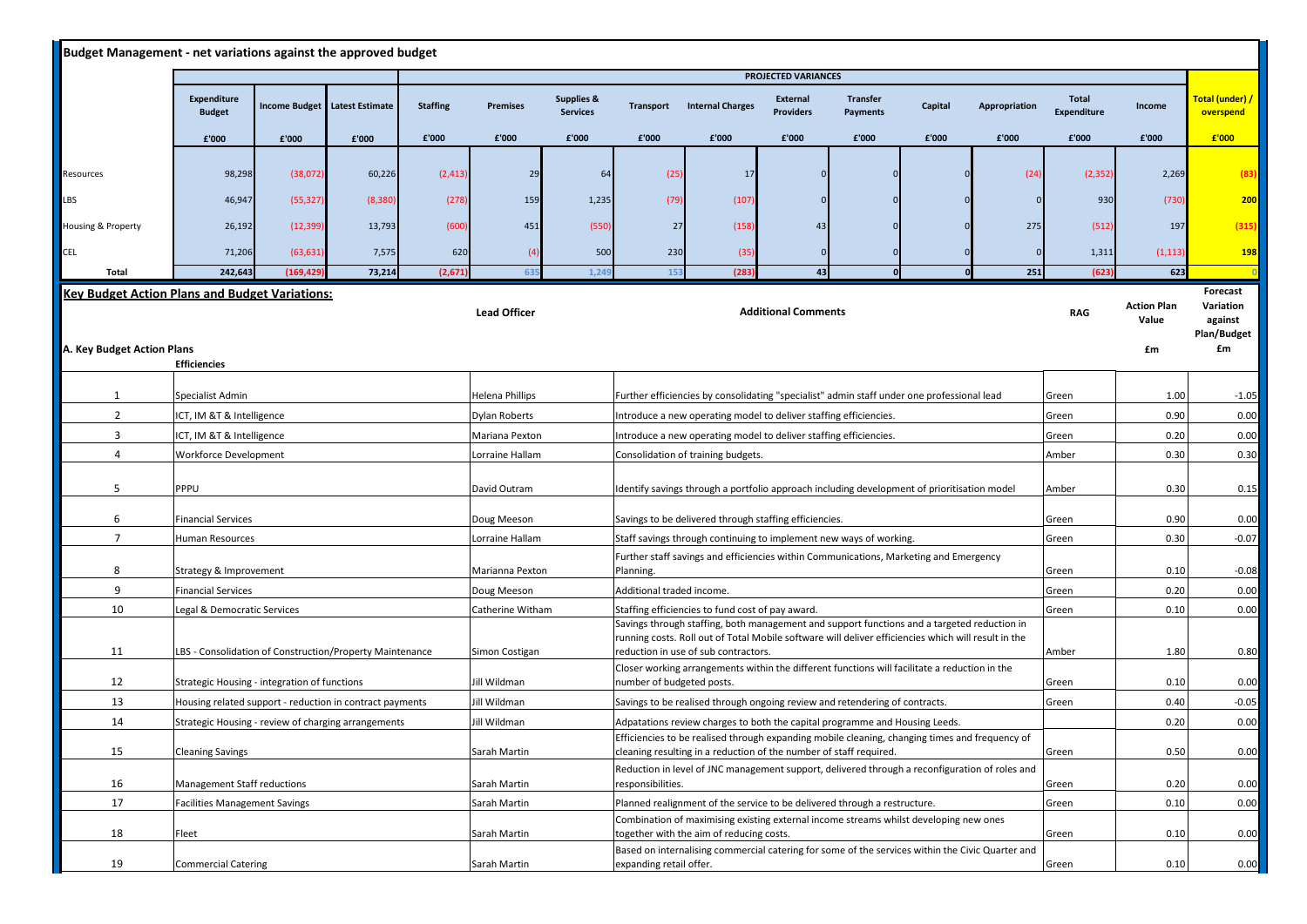| <b>B. Other Significant Variations</b> |                           |                      |                                                                                                                                                        |       |         |
|----------------------------------------|---------------------------|----------------------|--------------------------------------------------------------------------------------------------------------------------------------------------------|-------|---------|
|                                        | <b>Financial Services</b> | Doug Meeson          | Shortfall against court fees income.                                                                                                                   | Amber | 0.50    |
|                                        | <b>CEL</b>                | Sarah Martin         | Net shortfall against Catering income, offset by savings in FM & Cleaning                                                                              | Amber | 0.20    |
|                                        | <b>DIS</b>                | <b>Dylan Roberts</b> | DIS pressure to secure Public Service Network certificate                                                                                              | Amber | 0.20    |
|                                        | <b>CPM</b>                | Simon Costigan       | Pressure against repairs budget                                                                                                                        | Amber | 0.20    |
|                                        | Driecotrate wide          | All                  | Savings across Direcrorate accruing from staffing, running costs and additional income - which<br>are not specifically part of the budget action plans | Amber | $-1.10$ |
|                                        |                           |                      |                                                                                                                                                        |       |         |
|                                        |                           |                      | <b>Strategy and Resources Directorate - Forecast Variation</b>                                                                                         |       | 0.00    |
|                                        |                           |                      |                                                                                                                                                        |       |         |
|                                        |                           |                      |                                                                                                                                                        |       |         |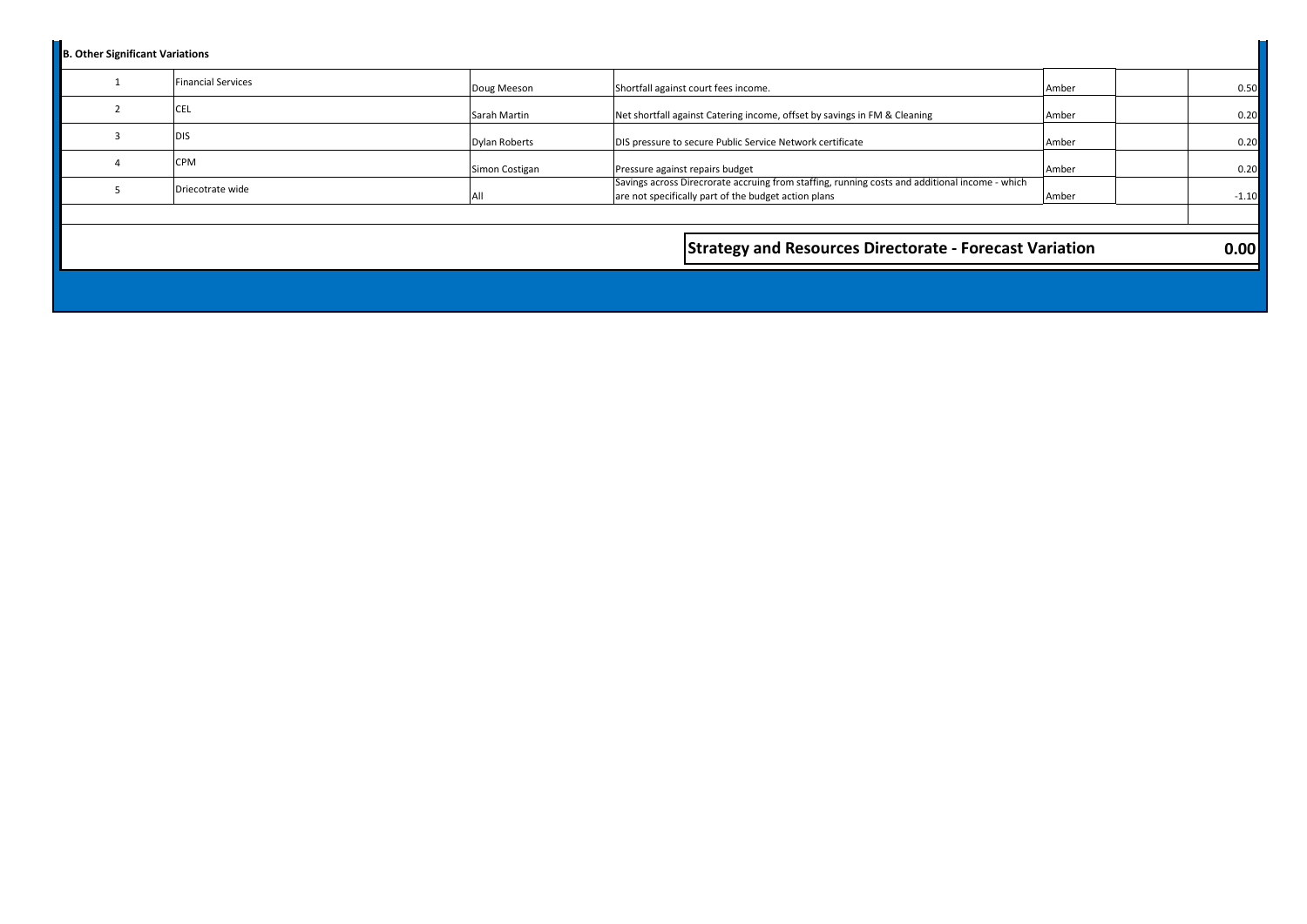## **COMMUNITIES & ENVIRONMENT DIRECTORATE SUMMARY FINANCIAL DASHBOARD - 2017/18 FINANCIAL YEAR Period 10 (January 2018)**

#### **Overall Position (nil variance)**

**Communities (nil variance)**

The service is projecting a nil variance against its budget at period 10.

#### **Customer Access (+£753k over budget)**

The main area of overspend is staffing in Community Hubs where current staff in post are projected to exceed the budget by £580k. This is largely due to delivery of the Community Hub programme which has required additional resource and management/supervision to be put in place. The cost of providing static guards at a number of sites, including the Central Library, due to safety concerns is likely to cost an additional £240k. These pressures along with an expected shortfall in libraries income of £50k, are offset by additional income (net £270k) in the Interpreting and Translation Team from providing translation services to the NHS

#### **Elections, Licensing and Registration (+£43k over budget)**

The service is currently projecting a minor variation due to the additional cost of the electoral registration system (HERA). There are also some concerns around income within births, deaths and marriages and this projeced to be short by £38k. Costs in respect of the general election are expected to be met by government grant.

#### **Welfare & Benefits (+£502k over budget)**

Housing Benefit overpayment income (budget £8.4m) has reduced in line with the overall reduction in HB payments along with the average value of the overpayments. Current indications are that after making a provision for doubtful debts, there could be a shortfall of income of around £700k at the year end. In other areas expenditure variations including the cost of additional offsite processing are offset by additional grant income and staffing savings.

#### **Parks & Countryside (nil variance)**

The service is projecting an overall variance at Cafe/Retail and Attractions of +£223k, which includes a projected shortfall in income at both Lotherton Hall and Tropical World. In addition there is a projected reduction in income from Golf of £80k, although other savings within the service, mainly bereavement income and income from land searches within PROW (Public Rights Of Way), are expected to offset this.

#### **Environmental Action:**

#### **Car Parking (-£258k below budget)**

Staffing is projected to be under budget by (£173k) due to delays in ongoing recruitment. Income trends indicate an overall shortfall of £21k. Significant shortfalls in both on-street income and Bus Lane offences throughout the city are offset by additional off-street and PCN income. Other savings in expenditure are (£106k)

#### **Cleaner Neighbourhoods Teams (-£89k below budget)**

The projected underspend reflects staffing savings from delayed recruitment to the new structure, partially offset by additional costs of overtime and hired sweepers.

#### **City Centre (-£21k below budget)**

The projected variance is mainly due to staffing savings whilst recruitment is ongoing to fill the new structure, partially offset by the ongoing usage of overtime and costs of covering City Centre events.

#### **Environmental Health (-£120k below budget)**

The projected variance is mainly due to savings from delayed recruitment (£142k). Variations in Pest control expenditure and income are projected at £56k, partially offset by other expenditure savings of £34k.

#### **Waste Management:**

#### **Refuse (+£1047k over budget)**

Within the Refuse Service, the delay in implementing the collection route efficiency programme is forecast to result in a pressure of +£945k. Additional staffing expenditure in relation to backup and sickness cover and union support to the route collection programme is projected to be largely offset by vacancies and one-off savings within the service.

#### **HWSS & Infrastructure (+£70k over budget)**

Additional net expenditure of £161k is projected, mainly in respect of HWSS overtime/sickness cover and HWSS Plant Operator training. The projected shortfall in budgeted income of £98k, due to the deferral of the introduction of inert building waste charges at Household Waste sites until February 2018, is offset by additional weighbridge income of £189k.

#### **Waste Strategy & Disposal (-£1,681k below budget)**

The projected underspend includes a saving of £470k in respect of business rates savings at the Recycling and Energy Recovery Facility (RERF), net disposal savings of £583k including Household Waste Sites savings, additional RERF volumes and SORT disposal savings, £157k additional recycling income (scrap metal, textiles) and other one-off savings of £471k identified within the service.

#### **Community Safety (-£105k below budget)**

The projected underspend mainly reflects staffing savings of £163k due to vacant posts within CCTV, LABST and delays in recruiting to the new Domestic Violence structure, offset by a projected shortfall in CCTV income of £38k and additional expenditure variations of  $F20k$ .

#### **Directorate Wide (action plan savings -£142k)**

The directorate will continue to work towards identifying and implementing appropriate actions to balance the overall projected overspend of £142k.

| <b>Summary By Service</b>                    |                              |                                |                           |                 |                 |                                          |                  | <b>Period 10 Projected variances</b> |                                     |                                    |         |               |                                    |          |                             |
|----------------------------------------------|------------------------------|--------------------------------|---------------------------|-----------------|-----------------|------------------------------------------|------------------|--------------------------------------|-------------------------------------|------------------------------------|---------|---------------|------------------------------------|----------|-----------------------------|
|                                              | Expenditure<br><b>Budget</b> | <b>Income</b><br><b>Budget</b> | Latest<br><b>Estimate</b> | <b>Staffing</b> | <b>Premises</b> | <b>Supplies &amp;</b><br><b>Services</b> | <b>Transport</b> | Internal<br>Charges                  | <b>External</b><br><b>Providers</b> | <b>Transfer</b><br><b>Payments</b> | Capital | Appropriation | <b>Total</b><br><b>Expenditure</b> | Income   | Total (under)<br>/overspend |
|                                              | £'000                        | £'000                          | £'000                     | £'000           | £'000           | £'000                                    | £'000            | £'000                                | £'000                               | £'000                              | £'000   | £'000         | £'000                              | £'000    | £'000                       |
| <b>Communities</b>                           | 16,745                       | (11, 377)                      | 5,368                     |                 |                 |                                          |                  |                                      |                                     |                                    |         |               |                                    |          |                             |
| <b>Customer Access</b>                       | 22,486                       | (3,269)                        | 19,217                    | 695             | 270             | 111                                      | (3)              | 26                                   |                                     |                                    |         |               | 1,099                              | (346)    | 753                         |
| <b>Elections, Licensing And Registration</b> | 4,699                        | (5,004)                        | (305)                     | 483             | 325             | 660                                      |                  |                                      |                                     |                                    |         |               | 1,470                              | (1, 427) | 43                          |
| <b>Welfare And Benefits</b>                  | 268,070                      | (266, 116)                     | 1,954                     | (131)           |                 | 66                                       |                  | (24)                                 |                                     |                                    |         |               | (87)                               | 589      | 502                         |
| <b>Car Parking Services</b>                  | 4,895                        | (13, 375)                      | (8,480)                   | (172)           |                 | (127)                                    |                  |                                      |                                     |                                    |         |               | (279)                              | 21       | (258)                       |
| <b>Community Safety</b>                      | 8,106                        | (6, 526)                       | 1,580                     | (231)           | 15              | (20)                                     |                  | (25)                                 |                                     |                                    |         |               | (259)                              | 154      | (105)                       |
| <b>Waste Management</b>                      | 40,379                       | (7, 368)                       | 33,011                    | 1,401           | (16)            | (1, 131)                                 | (49)             | (119)                                |                                     |                                    |         |               | 86                                 | (649)    | (563)                       |
| <b>Parks And Countryside</b>                 | 29,587                       | (23,098)                       | 6,489                     | 331             | (63)            | 454                                      | (63)             | 224                                  |                                     |                                    |         |               | 883                                | (883)    | 0                           |
| <b>Environmental Action (City Centre)</b>    | 1,999                        | (462)                          | 1,537                     |                 |                 | 87                                       | (3)              | 22 <sub>1</sub>                      |                                     |                                    |         |               | 98                                 | (119)    | (21)                        |
| <b>Environmental Health</b>                  | 2,107                        | (565)                          | 1,542                     | (142)           | (7)             |                                          |                  |                                      |                                     |                                    |         |               | (155)                              | 35       | (120)                       |
| <b>Cleaner Neighbourhood Teams</b>           | 12,305                       | (4,518)                        | 7,787                     | (225)           | 15              | (113)                                    | 133              |                                      |                                     |                                    |         |               | (195)                              | 106      | (89)                        |
| <b>Directorate Action Plan</b>               |                              |                                |                           | (142)           |                 |                                          |                  |                                      |                                     |                                    |         |               | (142)                              |          | (142)                       |
| Total                                        | 411,378                      | (341, 678)                     | 69,700                    | 1,861           | 537             | (10)                                     | 20               | 111                                  |                                     |                                    |         |               | 2,519                              | (2, 519) |                             |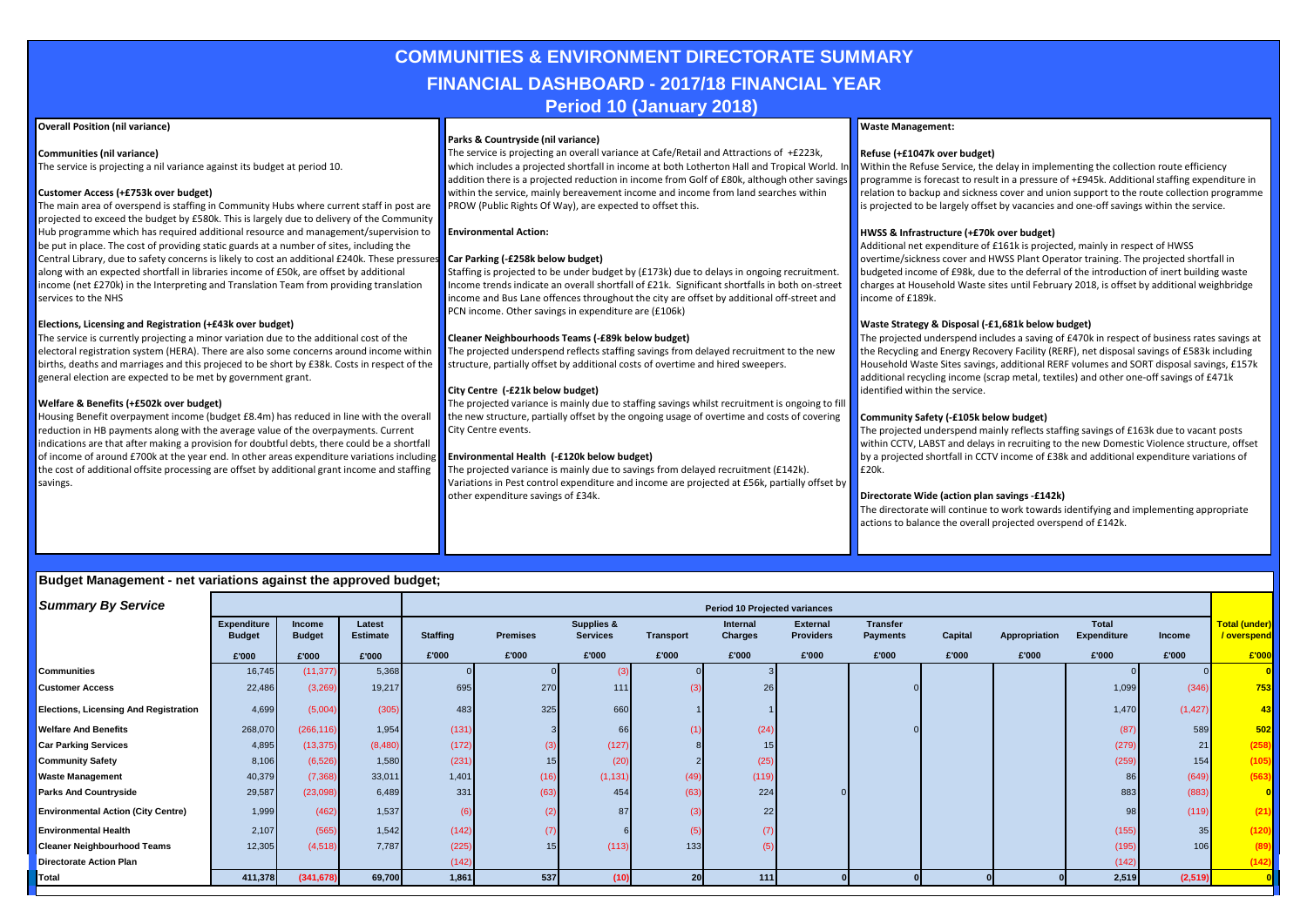| <b>Key Budget Action Plans and Budget Variations:</b> |                                                                                 |                     |                                                                                                 |                                                           |                             | Forecast                            |
|-------------------------------------------------------|---------------------------------------------------------------------------------|---------------------|-------------------------------------------------------------------------------------------------|-----------------------------------------------------------|-----------------------------|-------------------------------------|
|                                                       |                                                                                 | <b>Lead Officer</b> | <b>Additional Comments</b>                                                                      | <b>RAG</b>                                                | <b>Action Plan</b><br>Value | Variation<br>against<br>Plan/Budget |
| A. Key Budget Action Plans                            |                                                                                 |                     |                                                                                                 |                                                           | £m                          | £m                                  |
| 1.                                                    | Re-design Refuse collection rounds                                              | Tom Smith           | Net saving of £1.6m budgeted (£1.38m in the directorate, £0.25m in strategic debt budget)       | Amber                                                     | (1.38)                      | 0.95                                |
| 2.                                                    | Implement charging for replacement wheeled bins                                 | A Lingham           | Implemented May 2017                                                                            | Green                                                     | (0.24)                      | 0.06                                |
| 3.                                                    | Implement charging for inert building waste                                     | A Lingham           | Implemented February 2018                                                                       | Green                                                     | (0.14)                      | 0.10                                |
| 4.                                                    | <b>Environmental Action staffing savings</b>                                    | Helen Freeman       | Restructure now agreed                                                                          | Green                                                     | (0.71)                      | 0.00                                |
| 5.                                                    | Implement charging for Bulky Waste                                              | Helen Freeman       | Implemented May 2017                                                                            | Green                                                     | (0.15)                      | 0.00                                |
| 6.                                                    | Car Parking - review of tariffs                                                 | Helen Freeman       | includes on street, Sun/Eve, Bank Holiday and Woodhouse Lane                                    | Green                                                     | (0.50)                      | 0.00                                |
| 7.                                                    | Undertake works for Housing Leeds, assumed to be within<br>environmental action | All COs             | Not restricted to environmental action, works may be undertaken by other services               | Green                                                     | (0.30)                      | 0.00                                |
| 8.                                                    | Reduce front line horticultural staff                                           | Sean Flesher        | Service to identify posts to be held vacant                                                     | Green                                                     | (0.40)                      | 0.00                                |
| 9.                                                    | Development of visitor attractions/increase admission prices                    | Sean Flesher        | 1st phase of Tropical World complete, DCRs required for other sites                             | Green                                                     | (0.33)                      | 0.00                                |
| 10.                                                   | Increase Bereavement charges to eliminate subsidy                               | Sean Flesher        | To be increased by 2% above inflation.                                                          | Green                                                     | (0.12)                      | 0.00                                |
| 11.                                                   | Stretched income target across Parks & Countryside                              | Sean Flesher        | To be achieved across all income generating areas                                               | Green                                                     | (0.16)                      | 0.00                                |
| 12.                                                   | Reduction in Community Safety area co-ordinators                                | Sam Millar          | Achieved through redeployment                                                                   | Green                                                     | (0.18)                      | 0.00                                |
| 13.                                                   | Generate CCTV/Security income of £2.1m                                          | Sam Millar          | Estimated £200k of unsecured income                                                             | Green                                                     | (0.20)                      | 0.04                                |
| 14.                                                   | Community Safety - secure £1.1m income from WYPCC                               | Sam Millar          | WYPCC agreed to fund PCSOs in Leeds                                                             | Green                                                     | (1.10)                      | 0.00                                |
| 15.                                                   | <b>Communities Teams savings</b>                                                | S Mahmood           | Review Management & Leadership, review grants & contributions to 3rd sector                     | Green                                                     | (0.20)                      | 0.00                                |
| 16.                                                   | <b>Communities Well Being</b>                                                   | S Mahmood           | Further reductions to Community Cttees                                                          | Green                                                     | (0.18)                      | 0.00                                |
| 17.                                                   | Community Centres - restrict free lets                                          | S Mahmood           | Target to restrict to 75% of present level                                                      | Green                                                     | (0.08)                      | 0.00                                |
| 18.                                                   | Contact Centre staffing savings                                                 | Lee Hemsworth       | Includes channel shift savings, reducing service failure and reviewing out of hours service     | Amber                                                     | (0.53)                      | 0.16                                |
| 19.                                                   | Customer Services Business Support staffing savings                             | Lee Hemsworth       | Includes reducing helpdesk function and merging support and development functions               | Green                                                     | (0.25)                      | 0.00                                |
| 20.                                                   | Libraries efficiencies                                                          | Lee Hemsworth       | Savings from staffing/running costs/income                                                      | Green                                                     | (0.40)                      | 0.00                                |
| 21.                                                   | Reprovision of mobile library service                                           | Lee Hemsworth       | Subject to Executive Board report                                                               | Amber                                                     | (0.12)                      | 0.09                                |
| 22.                                                   | Welfare and Benefits - reduction in off-site processing                         | Andy Cameron        | Introduction of e-claims                                                                        | Green                                                     | (0.20)                      | 0.07                                |
| 23.                                                   | Local Welfare Support Scheme                                                    | Andy Cameron        | Reduce scheme by 30%                                                                            | Green                                                     | (0.30)                      | 0.00                                |
| 24.                                                   | Welfare and Benefits - additional grant income                                  | Andy Cameron        | FERIS, New Burdens. Additional £540k budgeted for in 17/18 on top of £290k in base              | Green                                                     | (0.54)                      | (0.12)                              |
| 25.                                                   | Registrars                                                                      | <b>Steve Coupe</b>  | Charging /income proposals                                                                      | Green                                                     | (0.08)                      | 0.00                                |
|                                                       |                                                                                 |                     |                                                                                                 |                                                           |                             |                                     |
| <b>B. Other Significant Variations</b>                |                                                                                 |                     |                                                                                                 |                                                           |                             |                                     |
| $\mathbf{1}$                                          | Waste Disposal Costs                                                            | Andrew Lingham      | Net Budget £15.8m incl. £10.7m RERF. Projected saving incl Business Rates saving at RERF        | Green                                                     |                             | (1.61)                              |
| $\overline{2}$<br>$\overline{3}$                      | <b>Community Hubs</b><br><b>Housing Benefits</b>                                | Lee Hemsworth       | Staffing overspend projected - see comments above<br>Projected shortfall in overpayments income | Amber<br>Amber                                            |                             | 0.58<br>0.70                        |
| $\overline{4}$                                        | All other services                                                              | Lee Hemsworth       | All other variations                                                                            | Green                                                     |                             | (0.87)                              |
| 5                                                     | Directorate Action Plan                                                         |                     | Actions to be identified                                                                        | Amber                                                     |                             | (0.14)                              |
|                                                       |                                                                                 |                     |                                                                                                 |                                                           |                             |                                     |
|                                                       |                                                                                 |                     |                                                                                                 | <b>Communities &amp; Environment - Forecast Variation</b> |                             | 0.00                                |
|                                                       |                                                                                 |                     |                                                                                                 |                                                           |                             |                                     |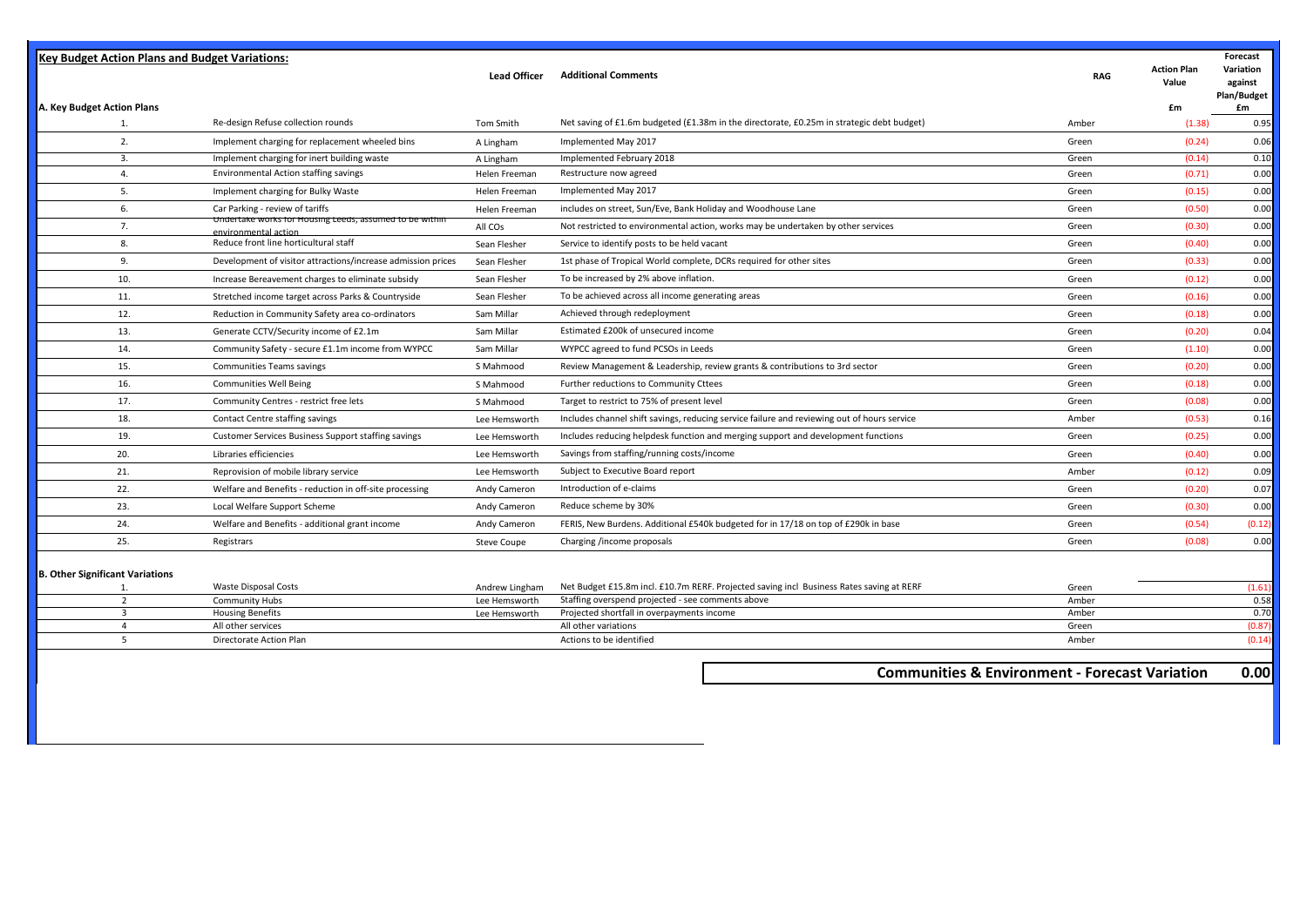## **STRATEGIC & CENTRAL ACCOUNTS - 2017/18 FINANCIAL YEAR FINANCIAL DASHBOARD - PERIOD 10**

**Overall :**

At month 10 the strategic & central budgets are projected to underspend by £1.1m

The key variations are;

- Section 278 income - a potential £2.1m risk due to lower levels of development activity

- An underspend on debt costs of £0.6m is forecast, largely due to accrued income on a deferred developer contribution

Savings of £0.9m on the levy contribution to the business rates pool

Reduction in New Homes Bonus of £1.8m

- Additional £3.8m of S31 grant income for business rates reliefs, primarily £3.2m of reliefs announced after the budget was set.(This is to offset the loss of business rates income)

|                           |                                              |                                         |                                    | <b>PROJECTED VARIANCES</b> |                          |                                        |                    |                                     |                                              |                                             |                  |                        |                                      |                        |                                       |
|---------------------------|----------------------------------------------|-----------------------------------------|------------------------------------|----------------------------|--------------------------|----------------------------------------|--------------------|-------------------------------------|----------------------------------------------|---------------------------------------------|------------------|------------------------|--------------------------------------|------------------------|---------------------------------------|
|                           | <b>Expenditure</b><br><b>Budget</b><br>£'000 | <b>Income</b><br><b>Budget</b><br>£'000 | Latest<br><b>Estimate</b><br>£'000 | <b>Staffing</b><br>£'000   | <b>Premises</b><br>£'000 | Supplies &<br><b>Services</b><br>£'000 | Transport<br>£'000 | <b>Internal</b><br>Charges<br>£'000 | <b>External</b><br><b>Providers</b><br>£'000 | <b>Transfer</b><br><b>Payments</b><br>£'000 | Capital<br>£'000 | Appropriation<br>£'000 | Total<br><b>Expenditure</b><br>£'000 | <b>Income</b><br>£'000 | Total (under) /<br>overspend<br>E'000 |
|                           |                                              |                                         |                                    |                            |                          |                                        |                    |                                     |                                              |                                             |                  |                        |                                      |                        |                                       |
| <b>Strategic Accounts</b> | (12, 277)                                    | (37, 944)                               | (50, 221)                          | 202                        |                          | (212)                                  |                    |                                     |                                              |                                             |                  |                        | (10)                                 | 2,409                  | 2,399                                 |
| Debt                      | 20,235                                       | (920)                                   | 19,315                             |                            |                          | 275                                    |                    |                                     |                                              |                                             | (219)            |                        | 56                                   | (638)                  | (582)                                 |
| Govt Grants               | 1,739                                        | (22, 399)                               | (20,660)                           |                            |                          |                                        |                    |                                     |                                              | (949)                                       |                  |                        | (949)                                | (1,943)                | (2,892)                               |
| Joint Committees          | 37,100                                       |                                         | 37,100                             |                            |                          |                                        |                    |                                     | 54                                           |                                             |                  |                        | 54                                   | (16)                   | 38                                    |
| Miscellaneous             | 6,243                                        | (1,088)                                 | 5,155                              | (274)                      |                          | (19)                                   |                    |                                     | (13)                                         |                                             |                  |                        | (306)                                | 274                    | (32)                                  |
| Insurance                 | 8,410                                        | (9,438)                                 | (1,028)                            |                            |                          | (1,438)                                |                    | (86)                                |                                              |                                             |                  | 1,156                  | (368)                                | 368                    |                                       |
| Total                     | 61,450                                       | (71, 789)                               | (10, 339)                          | (72)                       |                          | (1, 394)                               |                    | (86)                                | 41                                           | (949)                                       | (219)            | 1,156                  | (1, 523)                             | 454                    | (1,069)                               |
|                           |                                              |                                         |                                    |                            |                          |                                        |                    |                                     |                                              |                                             |                  |                        |                                      |                        |                                       |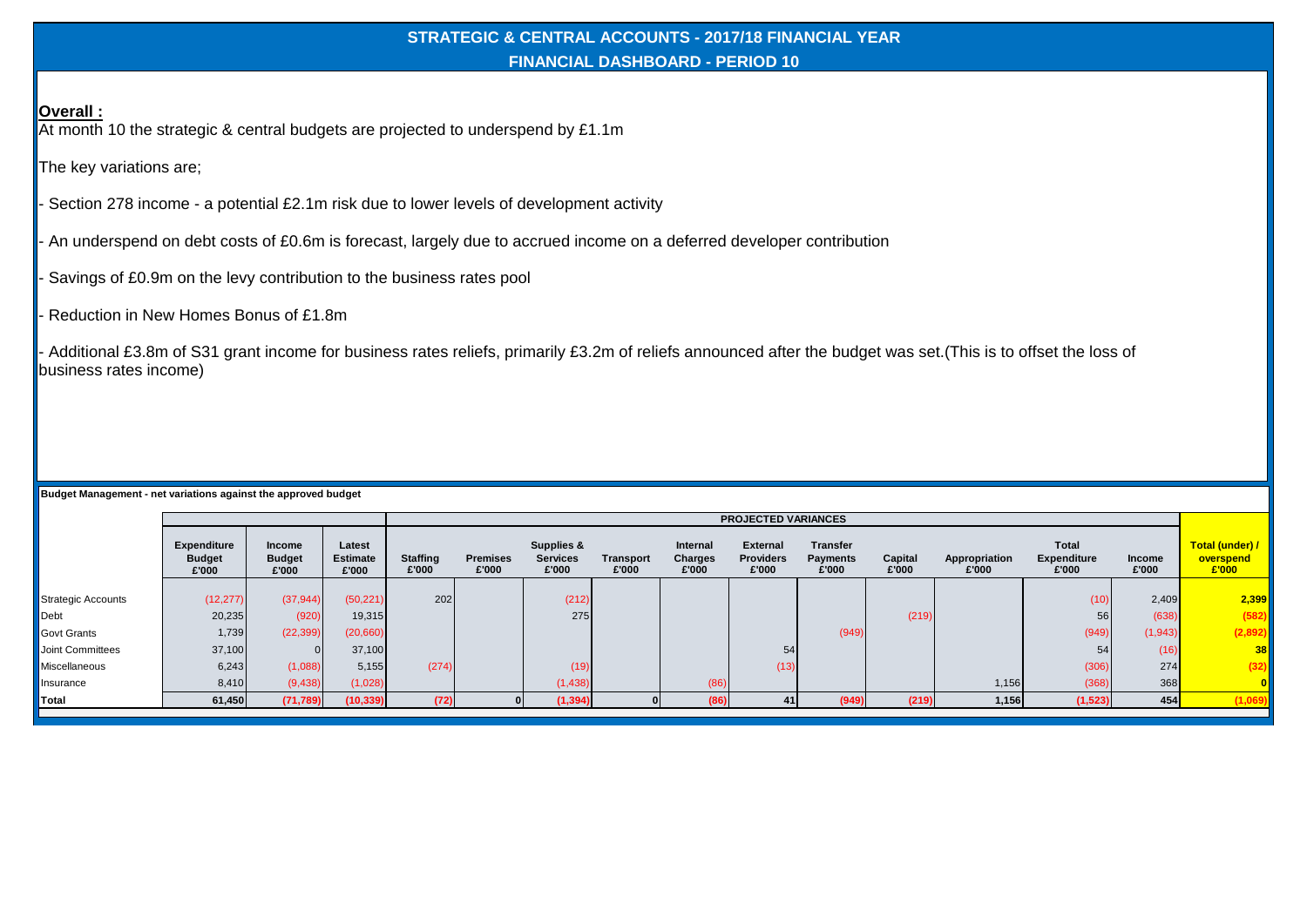|                        | Key Budget Action Plans and Budget Variations:      |                                                                         |                                                                                                                 | <b>RAG</b> | <b>Budget Variation against</b> | Forecast<br><b>Budget</b> |
|------------------------|-----------------------------------------------------|-------------------------------------------------------------------------|-----------------------------------------------------------------------------------------------------------------|------------|---------------------------------|---------------------------|
|                        |                                                     | <b>Lead Officer</b>                                                     | <b>Additional Comments</b>                                                                                      |            |                                 |                           |
| A. Major Budget Issues |                                                     |                                                                         |                                                                                                                 |            | £m                              | £m                        |
| $\overline{1}$ .       | Debt Costs and External Income                      | Doug Meeson additional £275k brokerage fees                             | Interest income to accrue on deferred developer contribution to capital expenditure, partially offset by        | A          | 18.2                            | (0.6)                     |
| 2.                     | Minimum Revenue Provision                           | Doug Meeson No variation is anticipated for 2017/18                     |                                                                                                                 | G          | 1.0                             | 0.0                       |
| 3.                     | New Homes Bonus                                     | Doug Meeson Impact of change to NHB announced in budget                 |                                                                                                                 | R          | (13.3)                          | 1.8                       |
| 4.                     | Business Rates (S31 Grants, Tariff adjustment & EZ) |                                                                         | Doug Meeson New S31 grants announced and £2.1m in Small Business Rates Relief after budget was set              | G          | (9.6)                           | (3.8)                     |
| 5.                     | S278 Contributions                                  | Doug Meeson capital spend on the relevant schemes during the year.      | Projection from Capital team is £2.8m, therefore there is a risk of a £2.1m shortfall, dependent on progress in | R          | (4.9)                           | 2.1                       |
| 6.                     | General capitalisation target                       |                                                                         | Doug Meeson Capitalisation of eligible spend in directorate/service revenue budgets.                            | G          | (3.5)                           | (0.1)                     |
| 7.                     | Schools capitalisation target                       | Doug Meeson Capitalisation of eligible spend in school revenue budgets. |                                                                                                                 | G          | (3.5)                           | (0.3)                     |
| 8.                     | PFI Procurement savings                             |                                                                         | Doug Meeson Use of £1m income from 2016/17 Street Lighting PFI negotiated settlement                            | G          | (1.0)                           | 0.0                       |
| 9.                     | Joint Committees                                    | Doug Meeson No significant variation now anticipated.                   |                                                                                                                 | G          | 1.3                             | 0.0                       |

## **B. Other Significant Budgets**

|    | Insurance                             | Doug Meeson Potential for some savings on projected cost of insurance claims for this financial year.                                           | G | (1.0)  | 0.0   |
|----|---------------------------------------|-------------------------------------------------------------------------------------------------------------------------------------------------|---|--------|-------|
| 2. | <b>Business Rates Levy</b>            | Doug Meeson Projections indicate a potential reduction in the levy due.                                                                         | G | 1.7    | (0.9) |
| 3. | <b>Prudential Borrowing Recharges</b> | Changes to some capital schemes in period 8 have impacted on prudential borrowing and the forecast is for<br>Doug Meeson £71k less than budget. | G | (14.7) | 0.1   |
|    | <b>Earmarked Reserves</b>             | Doug Meeson Use of capital and other earmarked reserves.                                                                                        | G | (2.4)  | 0.0   |
| 5. | Miscellaneous                         | Doug Meeson No significant variation anticipated at this stage.                                                                                 | G | 5.2    | 0.0   |
| 6. | Apprenticeship levy                   | Doug Meeson To be allocated to directorates as training credits are used.                                                                       | G | 0.0    | 0.2   |
| 7. | CRCs                                  | Doug Meeson £300k projected additional cost above budget - to be allocated to directorates                                                      |   | 0.0    | 0.3   |
| 8. | PPPU income                           | Doug Meeson £400k projected shortfall against PPPU HRA income                                                                                   | A | 0.0    | 0.4   |
| 9. | Other income                          | £200k recouped from dismissed employee and £100k recovered from debtor where bad debt provision<br>Doug Meeson<br>previously raised             |   | 0.0    | (0.3) |
|    |                                       |                                                                                                                                                 |   |        |       |

**Strategic & Central Accounts - Forecast Variation** (1.1)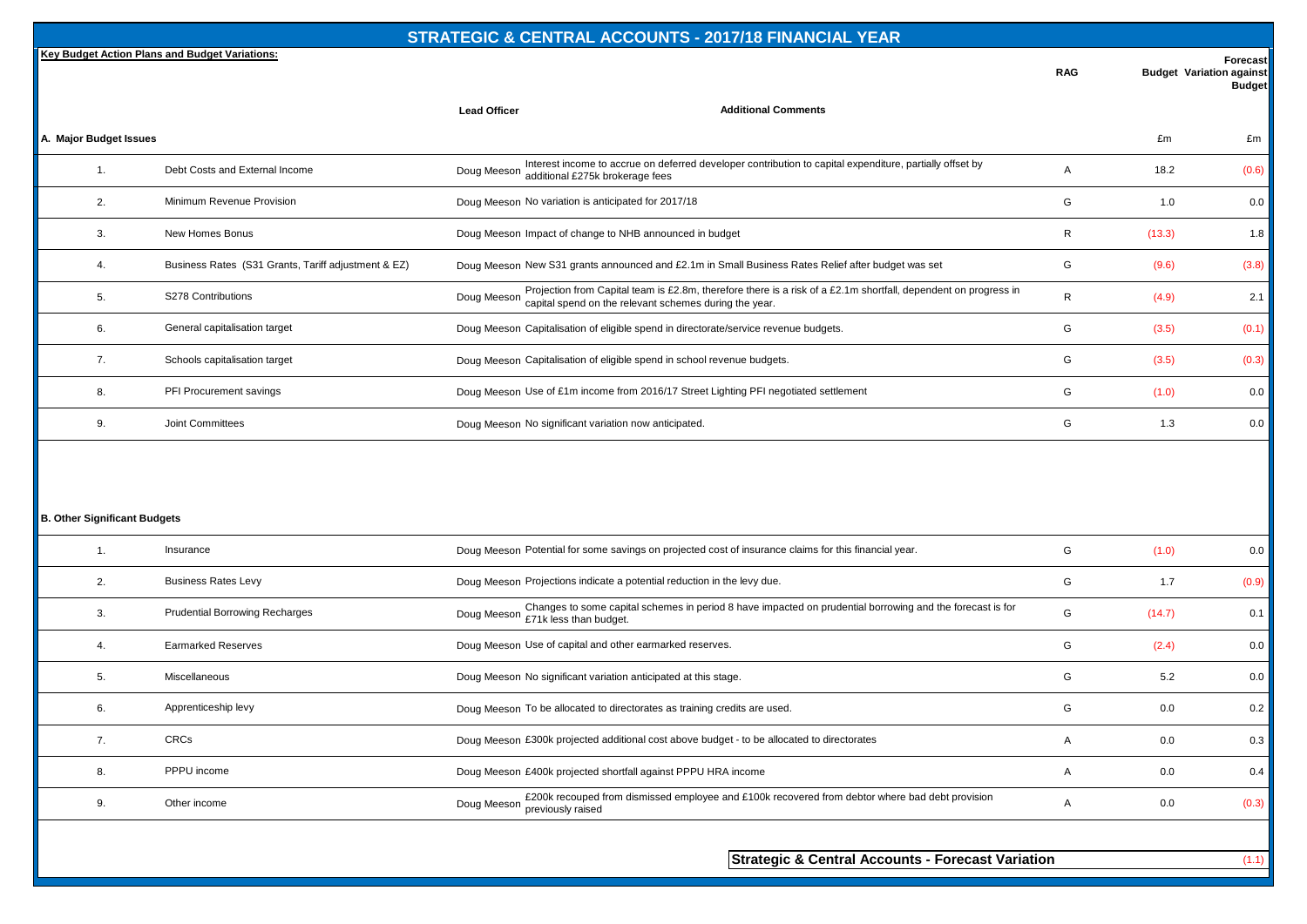## **Summary of projected over / (under) spends (Housing Revenue Account)**

| Directorate                        | <b>Current Budget</b> | <b>Projected Spend</b> | <b>Variance to</b><br>budget | <b>Comments</b>                                                                                                                                                                                                                                                                                                                                                                                | <b>Previous period</b><br>variance |
|------------------------------------|-----------------------|------------------------|------------------------------|------------------------------------------------------------------------------------------------------------------------------------------------------------------------------------------------------------------------------------------------------------------------------------------------------------------------------------------------------------------------------------------------|------------------------------------|
|                                    | £000                  | £000                   | £000                         |                                                                                                                                                                                                                                                                                                                                                                                                | £000                               |
| Income                             |                       |                        |                              |                                                                                                                                                                                                                                                                                                                                                                                                |                                    |
| Rents                              | (215, 352)            | (215, 023)             | 329                          | Rent lower than budget due to lower stock numbers from increased RTB sales. The void level is at 0.89% and below the 2017/18<br>target of 0.9%                                                                                                                                                                                                                                                 | 294                                |
| Service Charges                    | (6,968)               | (6,838)                | 130                          | MSF service charge income £46k, Community Links furniture offset by saving in supplies and services £84k.                                                                                                                                                                                                                                                                                      | 11(                                |
| Other Income                       | (29, 408)             | (29, 638)              | (231)                        | Increased fee income from projected RTB sales (£233k), KPI income (£88k), Wharfedale View catering income (£36k) (offset by an<br>increase in internal charges), PFI Pass Through Costs (£148k). Underachieved income on budgeted capitalised salary costs £241k<br>(offset by savings on salaries), Tenant insurance £33k (offset by savings in Supplies and Services).                       | (275)                              |
| <b>Total Income</b>                | (251, 727)            | (251, 499)             | 228                          |                                                                                                                                                                                                                                                                                                                                                                                                | 12 <sub>5</sub>                    |
| Expenditure                        |                       |                        |                              |                                                                                                                                                                                                                                                                                                                                                                                                |                                    |
| <b>Disrepair Provision</b>         | 1,000                 | 1,896                  | 896                          | Disrepair compensation and fees                                                                                                                                                                                                                                                                                                                                                                | 503                                |
| <b>Repairs to Dwellings</b>        | 43.548                | 43.412                 | (136)                        | Savings on external contracts                                                                                                                                                                                                                                                                                                                                                                  |                                    |
| <b>Council Tax on Voids</b>        | 754                   | 754                    |                              |                                                                                                                                                                                                                                                                                                                                                                                                |                                    |
| Employees                          | 26,314                | 25,292                 | (1,022)                      | Savings due to vacant posts and temporary staff secondments (£1345k). This saving is offset by Disrepair agency staff £250k,<br>Severance costs to date £47k and other smaller variances £26k.                                                                                                                                                                                                 | (833)                              |
| Premises                           | 7,362                 | 7,258                  | (104)                        | Utilities savings (£50k), Office savings (£54k)                                                                                                                                                                                                                                                                                                                                                | (75)                               |
| Supplies & Services                | 4,377                 | 3,883                  | (493)                        | Community Links furniture savings balanced by reduction in service charge income (£82k), Savings following a review of printing<br>requirements (£141k), Bank Charges (£169k), Annual Support Grant (£20k), ICT project savings (£50k), Tenant incentive mobility<br>scheme (£55k), Tenant Insurance (£44k), Review of other budgets (£24k), ERDMs project £32k, Tenancy Agreement review £60k | (325)                              |
| <b>Internal Services</b>           | 40,604                | 41,103                 | 500                          | Additional Fire Safety work £321k, Additional out of hours service £65k, Savings in other internal charges (£106k), Disrepair legal<br>locums £171k, Increased costs of RTB due to high number of sales £48k                                                                                                                                                                                   | 419                                |
| Capital Programme                  | 71,000                | 71,000                 | $\overline{\phantom{a}}$     |                                                                                                                                                                                                                                                                                                                                                                                                |                                    |
| Unitary Charge PFI                 | 8,860                 | 8,449                  | (411)                        | PFI Scheme Adjustments: Unitary Charge (£360k), Insurance refund (£247k), Pass Through Costs £202k. Other adjustments (£6k).                                                                                                                                                                                                                                                                   | (411)                              |
| <b>Capital Charges</b>             | 45,106                | 45,161                 | 55                           | Interest payable to GF                                                                                                                                                                                                                                                                                                                                                                         | 44                                 |
| Other Expenditure                  | 6,976                 | 6,939                  | (37)                         | LTF saving (£22k), Transport savings (£15k)                                                                                                                                                                                                                                                                                                                                                    | (27)                               |
| <b>Total Expenditure</b>           | 255,900               | 255,148                | (752)                        |                                                                                                                                                                                                                                                                                                                                                                                                | (705)                              |
| <b>Net Position</b>                | 4.173                 | 3.649                  | (524)                        |                                                                                                                                                                                                                                                                                                                                                                                                | (576)                              |
| Appropriation: Sinking funds       | (3, 139)              | (2, 543)               | 596                          | Unitary Charge on PFI funded by sinking fund                                                                                                                                                                                                                                                                                                                                                   | 596                                |
| Appropriation: Reserves            | (1,034)               | (1, 106)               | (72)                         | Use of reserve to fund ERDMs project (£32k) and Changing the workplace (£40k)                                                                                                                                                                                                                                                                                                                  | (20)                               |
| (Surplus)/Deficit                  | $\Omega$              | $\mathbf 0$            | $\mathbf 0$                  |                                                                                                                                                                                                                                                                                                                                                                                                | $\mathbf 0$                        |
| Proposed New Reserves              |                       |                        |                              |                                                                                                                                                                                                                                                                                                                                                                                                |                                    |
| <b>Transfer to Capital Reserve</b> |                       |                        |                              |                                                                                                                                                                                                                                                                                                                                                                                                |                                    |
| <b>Total Current Month</b>         | $\mathbf{0}$          | $\mathbf{0}$           | $\Omega$                     |                                                                                                                                                                                                                                                                                                                                                                                                | $\mathbf 0$                        |

| torate                                                             | <b>Current Budget</b> | <b>Projected Spend</b> | <b>Variance to</b><br>budget      | <b>Comments</b>                                                                                                                                                                                                                                                                                                                                                                                | <b>Previous period</b><br>variance |  |
|--------------------------------------------------------------------|-----------------------|------------------------|-----------------------------------|------------------------------------------------------------------------------------------------------------------------------------------------------------------------------------------------------------------------------------------------------------------------------------------------------------------------------------------------------------------------------------------------|------------------------------------|--|
|                                                                    | £000                  | £000                   | £000                              |                                                                                                                                                                                                                                                                                                                                                                                                | £000                               |  |
| ne<br>Rents                                                        | (215, 352)            | (215, 023)             | 329                               | Rent lower than budget due to lower stock numbers from increased RTB sales. The void level is at 0.89% and below the 2017/18                                                                                                                                                                                                                                                                   | 294                                |  |
|                                                                    |                       |                        |                                   | target of 0.9%                                                                                                                                                                                                                                                                                                                                                                                 |                                    |  |
| Service Charges                                                    | (6,968)               | (6,838)                | 130                               | MSF service charge income £46k, Community Links furniture offset by saving in supplies and services £84k.                                                                                                                                                                                                                                                                                      | 110                                |  |
| Other Income                                                       | (29, 408)             | (29, 638)              | (231)                             | Increased fee income from projected RTB sales (£233k), KPI income (£88k), Wharfedale View catering income (£36k) (offset by an<br>increase in internal charges), PFI Pass Through Costs (£148k). Underachieved income on budgeted capitalised salary costs £241k<br>. (offset by savings on salaries), Tenant insurance £33k (offset by savings in Supplies and Services)                      | (275)                              |  |
| <b>Total Income</b>                                                | (251, 727)            | (251, 499)             | 228                               |                                                                                                                                                                                                                                                                                                                                                                                                | 129                                |  |
| nditure                                                            |                       |                        |                                   |                                                                                                                                                                                                                                                                                                                                                                                                |                                    |  |
| Disrepair Provision                                                | 1,000                 | 1,896                  | 896                               | Disrepair compensation and fees                                                                                                                                                                                                                                                                                                                                                                | 503                                |  |
| <b>Repairs to Dwellings</b><br>Council Tax on Voids                | 43.548<br>754         | 43.412<br>754          | (136)<br>$\overline{\phantom{a}}$ | Savings on external contracts                                                                                                                                                                                                                                                                                                                                                                  |                                    |  |
| Employees                                                          | 26,314                | 25,292                 | (1,022)                           | Savings due to vacant posts and temporary staff secondments (£1345k). This saving is offset by Disrepair agency staff £250k,<br>Severance costs to date £47k and other smaller variances £26k.                                                                                                                                                                                                 | (833)                              |  |
| Premises                                                           | 7,362                 | 7,258                  | (104)                             | Utilities savings (£50k), Office savings (£54k)                                                                                                                                                                                                                                                                                                                                                | (75)                               |  |
| Supplies & Services                                                | 4,377                 | 3,883                  | (493)                             | Community Links furniture savings balanced by reduction in service charge income (£82k), Savings following a review of printing<br>requirements (£141k), Bank Charges (£169k), Annual Support Grant (£20k), ICT project savings (£50k), Tenant incentive mobility<br>scheme (£55k), Tenant Insurance (£44k), Review of other budgets (£24k), ERDMs project £32k, Tenancy Agreement review £60k | (325)                              |  |
| <b>Internal Services</b>                                           | 40,604                | 41,103                 | 500                               | Additional Fire Safety work £321k, Additional out of hours service £65k, Savings in other internal charges (£106k), Disrepair legal<br>locums £171k, Increased costs of RTB due to high number of sales £48k                                                                                                                                                                                   | 419                                |  |
| Capital Programme                                                  | 71,000                | 71,000                 | $\overline{\phantom{a}}$          |                                                                                                                                                                                                                                                                                                                                                                                                |                                    |  |
| Unitary Charge PFI                                                 | 8,860                 | 8,449                  | (411)                             | PFI Scheme Adjustments: Unitary Charge (£360k), Insurance refund (£247k), Pass Through Costs £202k. Other adjustments (£6k).                                                                                                                                                                                                                                                                   | (411)                              |  |
| Capital Charges                                                    | 45,106                | 45,161                 | 55                                | Interest payable to GF                                                                                                                                                                                                                                                                                                                                                                         | 44                                 |  |
| Other Expenditure                                                  | 6,976                 | 6,939                  | (37)                              | LTF saving (£22k), Transport savings (£15k)                                                                                                                                                                                                                                                                                                                                                    | (27)                               |  |
| <b>Total Expenditure</b>                                           | 255,900               | 255,148                | (752)                             |                                                                                                                                                                                                                                                                                                                                                                                                | (705)                              |  |
| <b>Net Position</b>                                                | 4.173                 | 3.649                  | (524)                             |                                                                                                                                                                                                                                                                                                                                                                                                | (576)                              |  |
| Appropriation: Sinking funds                                       | (3, 139)              | (2, 543)               | 596                               | Unitary Charge on PFI funded by sinking fund                                                                                                                                                                                                                                                                                                                                                   | 596                                |  |
| <b>Appropriation: Reserves</b>                                     | (1,034)               | (1, 106)               | (72)                              | Use of reserve to fund ERDMs project (£32k) and Changing the workplace (£40k)                                                                                                                                                                                                                                                                                                                  | (20)                               |  |
| (Surplus)/Deficit                                                  | $\Omega$              | 0                      | 0                                 |                                                                                                                                                                                                                                                                                                                                                                                                | $\mathbf{0}$                       |  |
| <b>Proposed New Reserves</b><br><b>Transfer to Capital Reserve</b> |                       |                        |                                   |                                                                                                                                                                                                                                                                                                                                                                                                |                                    |  |
| C <sub>1</sub>                                                     | $\sqrt{2}$            | $\sim$                 | $\sim$                            |                                                                                                                                                                                                                                                                                                                                                                                                | $\mathbf{r}$                       |  |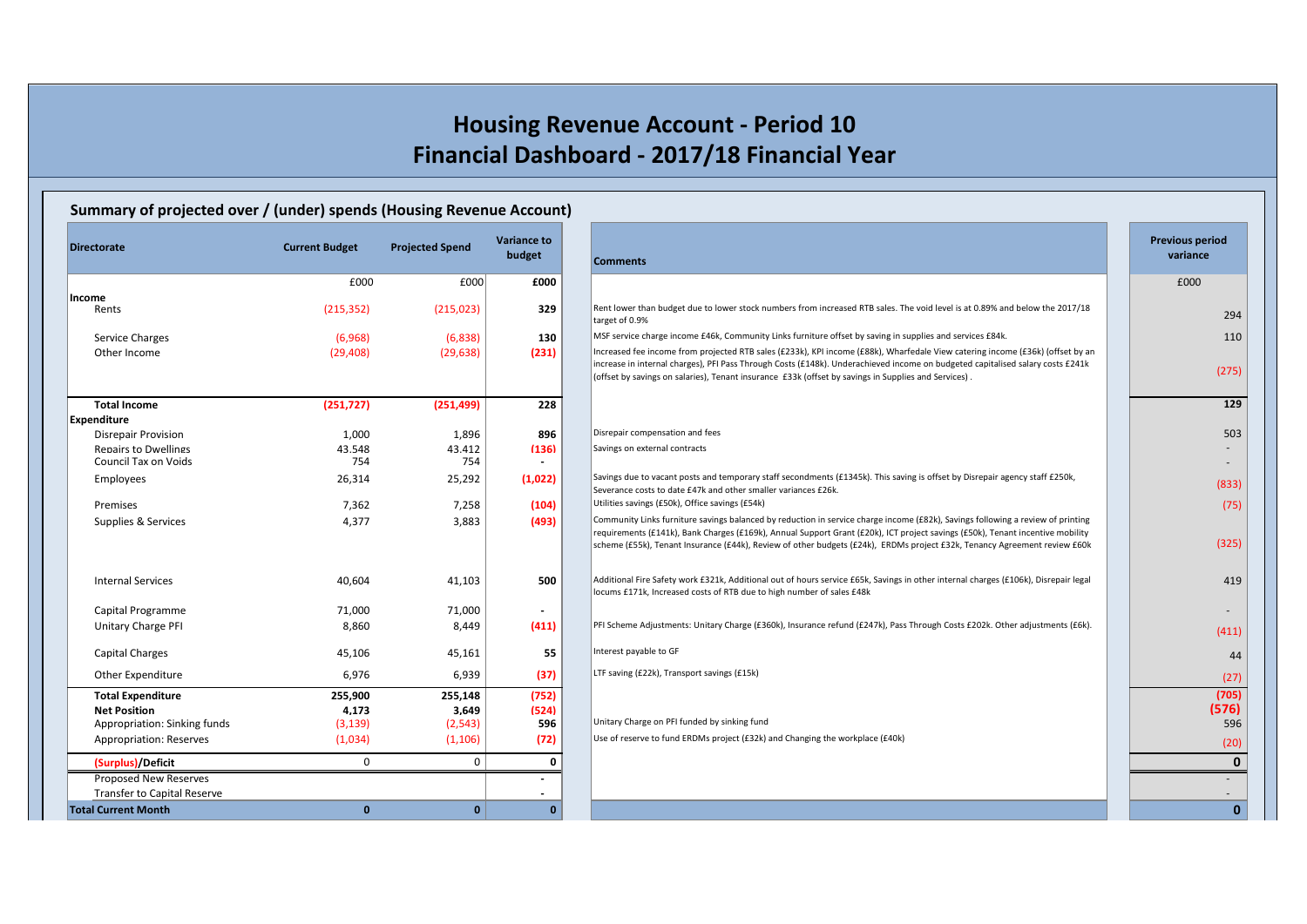

| <b>Change in Stock</b>                        | <b>Budget</b>  | Projection         |
|-----------------------------------------------|----------------|--------------------|
| Right to Buy sales*                           | 350            | 530                |
| New Build (PFI)                               | 0              | 0                  |
| New Build (Council House Growth)              | (101)          | (101)              |
| <b>Total</b>                                  | 249            | 429                |
| * actual sales as at the end of Period 9: 394 |                |                    |
| <b>Right to Buy Receipts</b>                  | 2016/17 Actual | 2017/18 Projection |
| Total Value of sales (£000s)                  | 25,983         | 27,258             |
| Average Selling Price per unit (£000s)        | 50.4           | 51.4               |
| Number of Sales*                              | 516            | 530                |
| Number of Live Applications                   | 1,165          | 1,340              |
|                                               |                |                    |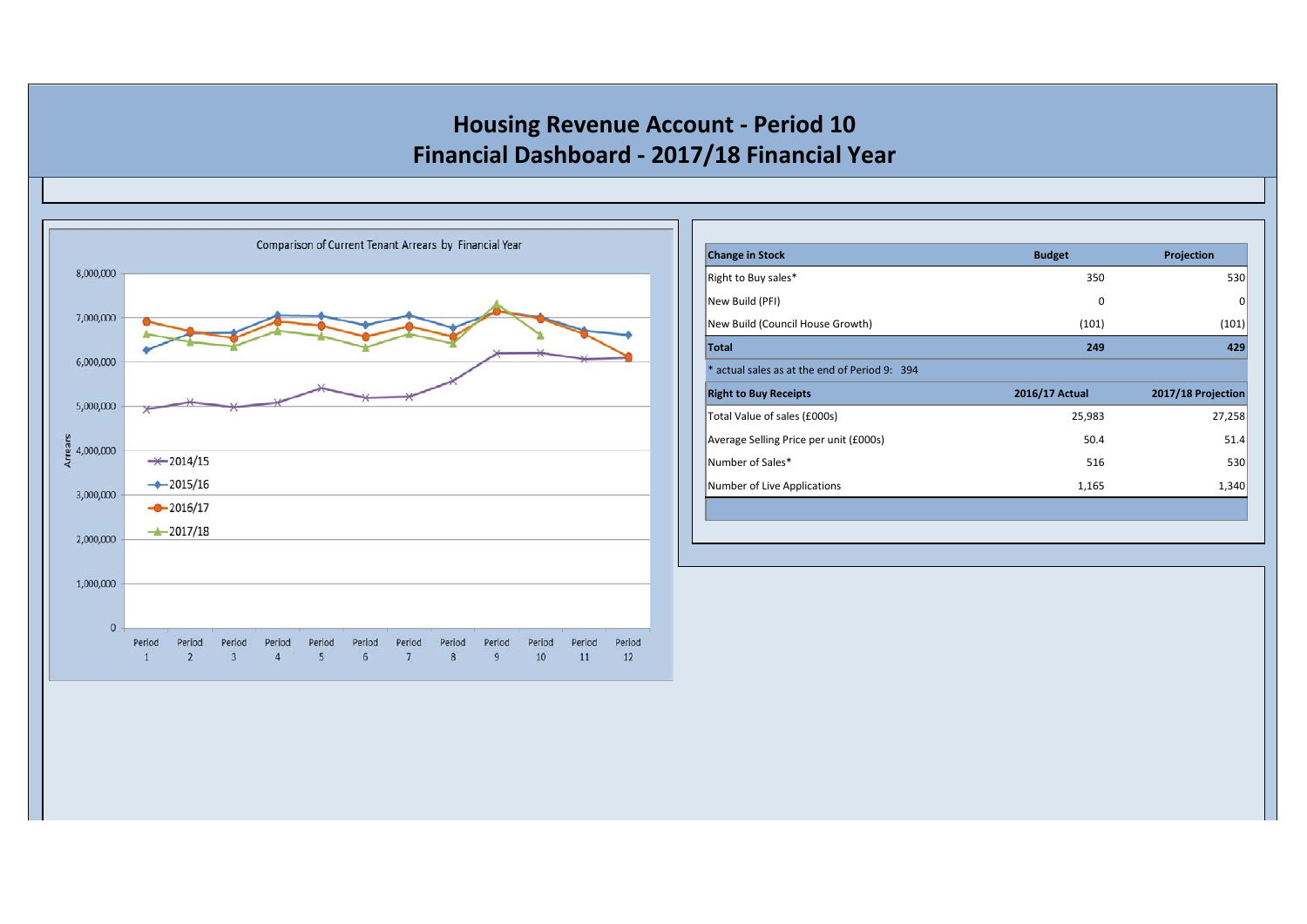